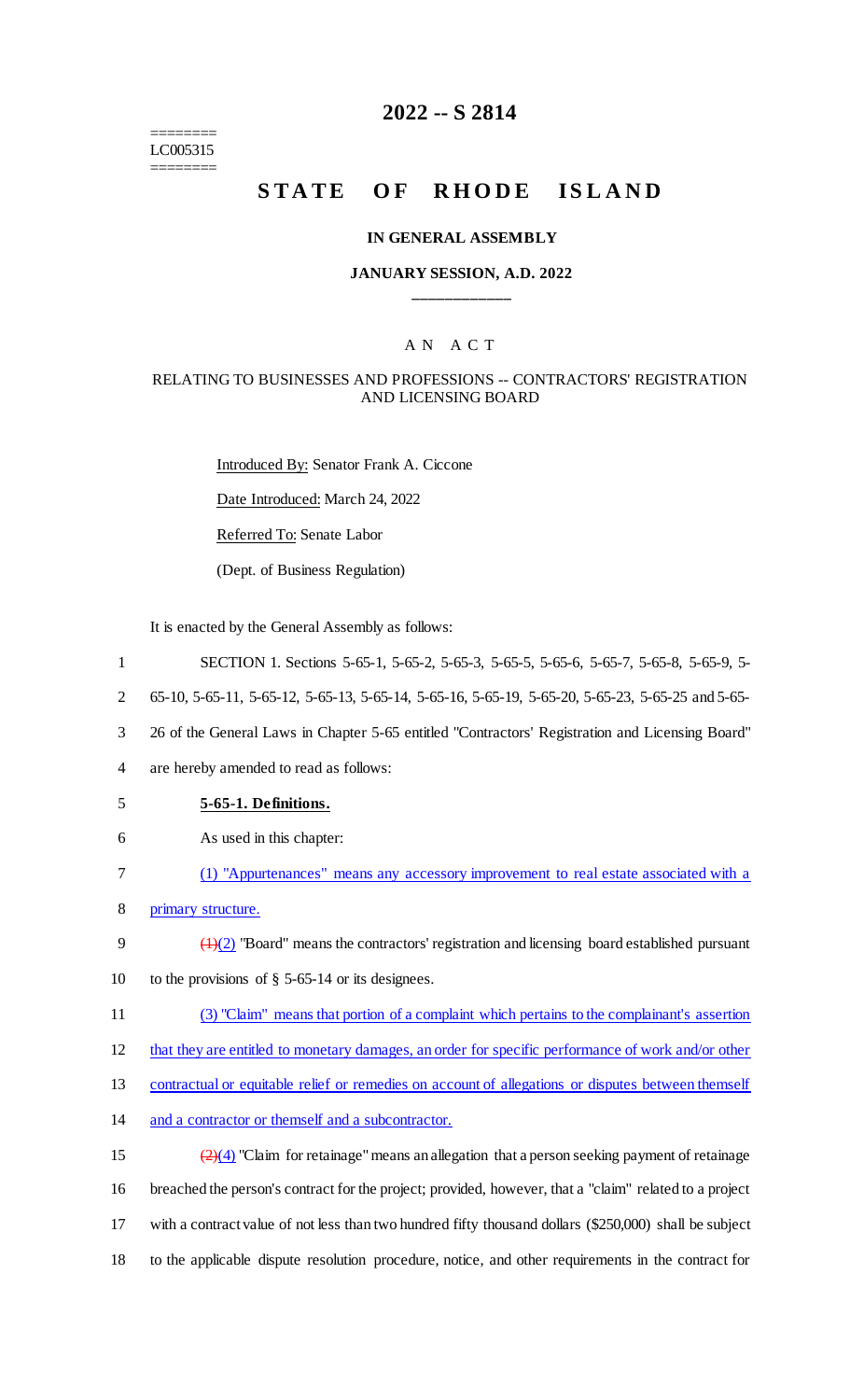construction.

 (5) "Complaint" means a written complaint submitted to the board or office with allegations against or disputes involving a contractor which may contain a claim component and/or allegations that a contractor has violated provisions of this chapter or the regulations promulgated hereunder.  $\frac{3}{5}$  (3)(6)(i) "Contractor" means a person who, in the pursuit of an independent business, undertakes or offers to undertake or submits a bid, or for compensation and with or without the 7 intent to sell the structure arranges to construct, alter, repair, improve, move constructs, alters, 8 repairs, improves, moves over public highways, roads, or streets or demolished demolishes a structure or to perform any work in connection with the construction, alteration, repair, improvement, moving over public highways, roads, or streets or demolition of a structure, and the appurtenances thereto. For the purposes of this chapter, "appurtenances" includes, but is not limited to, the installation, alteration, or repair of wells connected to a structure consistent with chapter 13.2 of title 46, garage, carport, porch, patio, decks, docks, sheds, tents, gazebos, walkways, fencing, driveways, retaining walls, swimming pools, sidewalks, stone/masonry walls and parking lots.

 (ii) "Contractor" includes, but is not limited to, any person who purchases or owns property and constructs, or for compensation arranges for the construction of, one or more structures.

17  $(iii)(iii)$  A certificate of registration is necessary for each "business entity" regardless of the fact that each entity may be owned by the same individual.

 $\left(\frac{4}{7}\right)$  "Contract for construction" means a contract for which a lien may be established under chapter 28 of title 34 or for state or municipal public works projects as defined in title 37 on a project for which the person on whose contract with the project owner has an original contract price of not less than two hundred fifty thousand dollars (\$250,000); provided, however, that "contract for construction" shall not include a project containing, or designed to contain, at least one, but not more than four (4), dwelling units.

  $\left(5\right)\left(8\right)$  "Deliverable" means a project close-out document that shall be submitted by the person seeking payment of retainage under the person's contract for construction; provided, however, that a lien waiver or release, which is a deliverable, shall comply with chapter 28 of title 34; provided, further, that "deliverable" shall not include any document affirming, certifying, or confirming completion or correction of labor, materials, or other items furnished or incomplete or defective work.

31  $(6)(9)$  "Dwelling unit" means a single unit providing complete independent-living facilities for one or more persons, including permanent provisions for living, sleeping, eating, cooking, and sanitation.

 $\frac{(7)(10)}{7}$  "Hearing officer" means a person designated by the director of the department of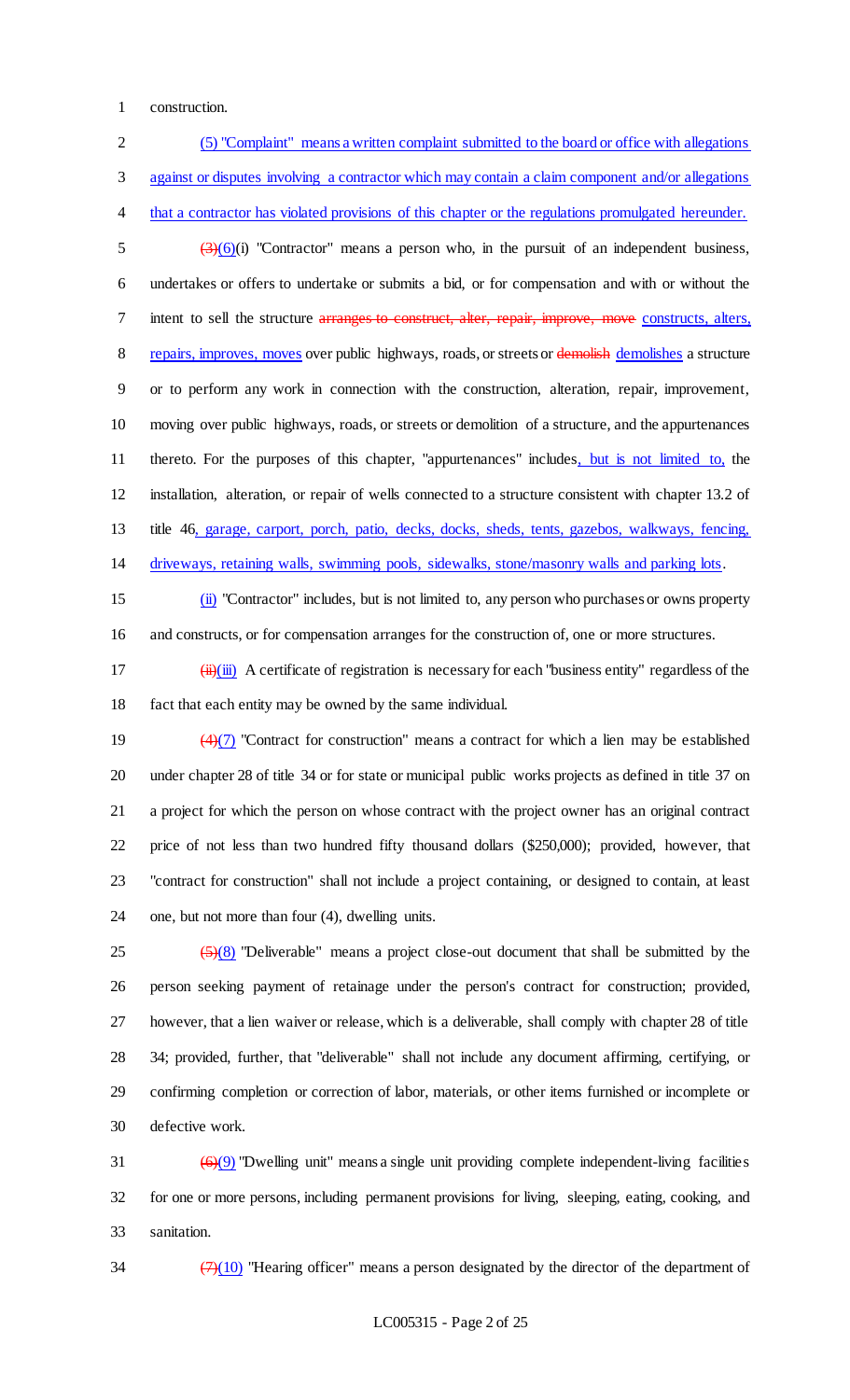1 business regulation or the director's designee to hear contested claims or cases, contested 2 enforcement proceedings, and contested administrative fines, and to render decisions or orders in accordance with the "administrative procedures act," chapter 35 of title 42.

 $\left\langle \frac{8}{11} \right\rangle$  "Incomplete or defective work" means labor, materials, or any other item required for full performance by a person seeking payment of retainage that remains to be furnished by the person under the person's contract for construction or that has been furnished by the person but requires correction, repair, further completion, revision, or replacement; provided, however, that "incomplete or defective work" shall not include deliverables or labor, materials, or any other item to be repaired or replaced after substantial or final completion pursuant to a warranty, guarantee, or other contractual obligation to correct defective work after substantial or final completion.

 $\left(\frac{9}{12}\right)$  "Monetary damages" means the dollar amount required in excess of the contract amount necessary to provide the claimant with what was agreed to be provided under the terms of the contract reduced by any amount due and unpaid to the respondent inclusive of any and all awards and restitution.

15 ()(13) "Office" means the state building office established pursuant to § 5-84-3.1.

 (11)(14) "Person" means any natural person, joint venture, partnership, corporation, or other business or legal entity who or that enters into a contract for construction.

 (12)(15) "Prime contractor" means a person who or that enters into a contract for construction with the project owner.

 $20 \left( \frac{(13)(16)}{2} \right)$  "Retainage" means a portion or percentage of a payment due pursuant to a contract for construction that is withheld to ensure full performance of the contract for construction.

 $\frac{(14)(17)}{22}$  "Staff" means any staff necessary to carry out the powers, functions, and duties of 23 the board, or the office, including inspectors, hearing officers, and other supportive staff.

24  $\sqrt{(15)(18)}$  "State" means the state State of Rhode Island.

  $(16)(19)$  "Structure" means (i) Any commercial building; or (ii) Any building containing one or more residences and their appurtenances. The board's dispute resolution process shall apply only to residential structures containing dwelling units, as defined in the state building code, or residential portions of other types of buildings without regard to how many units any structure may contain. The board retains jurisdiction and may conduct hearings regarding violations against all contractors required to be registered or licensed by the board.

 (17) "Substantially" means any violation that affects the health, safety, and welfare of the 32 general public.

 (18)(20) "Substantial completion" means the stage in the progress of the project when the work required by the contract for construction with the project owner is sufficiently complete in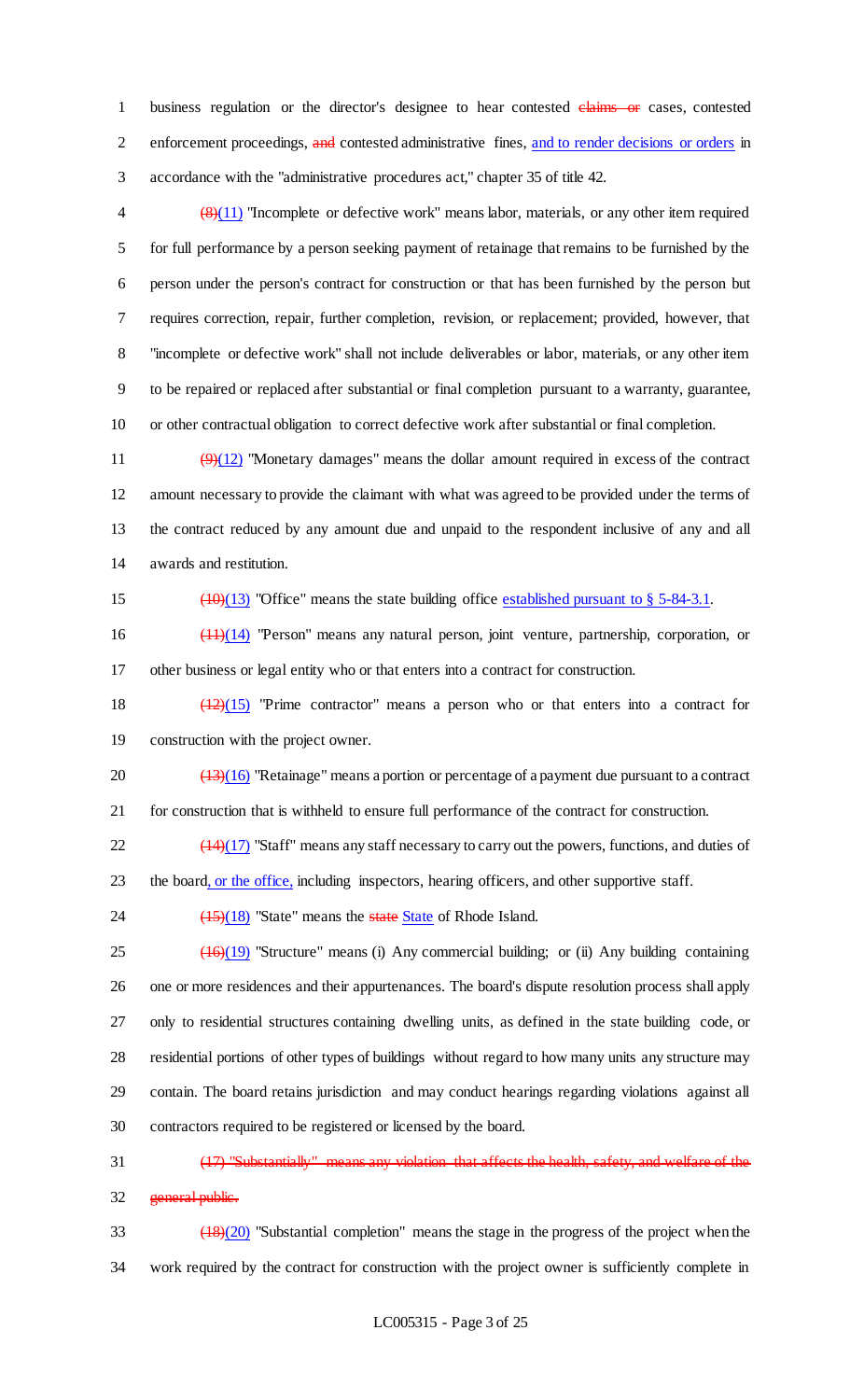accordance with the contract for construction so that the project owner may occupy or utilize the work for its intended use; provided, further, that "substantial completion" may apply to the entire project or a phase of the entire project if the contract for construction with the project owner expressly permits substantial completion to apply to defined phases of the project.

- (21) "Violation" means a violation of any provision of this chapter or the regulations promulgated hereunder or any order of the board or office.
- 

### **5-65-2. Applications.**

(a) The following persons shall be exempt from registration under this chapter:

9 (1) A person who is constructing, altering, improving, or repairing his or her own personal a property that is a single family dwelling occupied by such person and where the work is 11 undertaken without the assistance of any other person who is compensated but not registered, and provided all building code requirements including obtaining all required permits, approvals and inspections are complied with.

 (2) A person who is constructing, altering, improving, or repairing a structure located within the boundaries of any site or reservation under the jurisdiction of the federal government.

 (3) A person who furnishes materials, supplies, equipment, or furnishes products and does not fabricate them into, or consume them, in the performance of the work of a contractor. If the 18 person wants to file a claim complaint pursuant to this chapter they must be registered pursuant to this chapter.

 (4) A person working on one structure or project, under one or more contracts when the price of all of that person's contracts for labor, materials, and all other items is less than five hundred dollars (\$500) and the work is of a casual, minor, or inconsequential nature. This subsection does not apply to a person who advertises or puts out any sign or card or other device that might indicate to the public that the person is a contractor.

 (5) This section does not apply to a person who constructs or for compensation with the intent to sell the structure, or who arranges to have constructed a structure to be sold before, upon, or after completion. It shall be prima facie evidence that there was intent to offer the structure for sale if the person who constructed the structure or arranged to have the structure constructed does not occupy the structure for one calendar year after completion.

30 (6) A person performing work on a single-dwelling-unit property that person owns, whether occupied by that person or not, or a person performing work on that person's residence, 32 whether or not that person owns the residence. This subdivision does not apply to a  $\underline{A}$  person performing work on a structure owned by that person if the work is performed, in the pursuit of an independent business, with the intent of offering the structure for sale before, upon, or after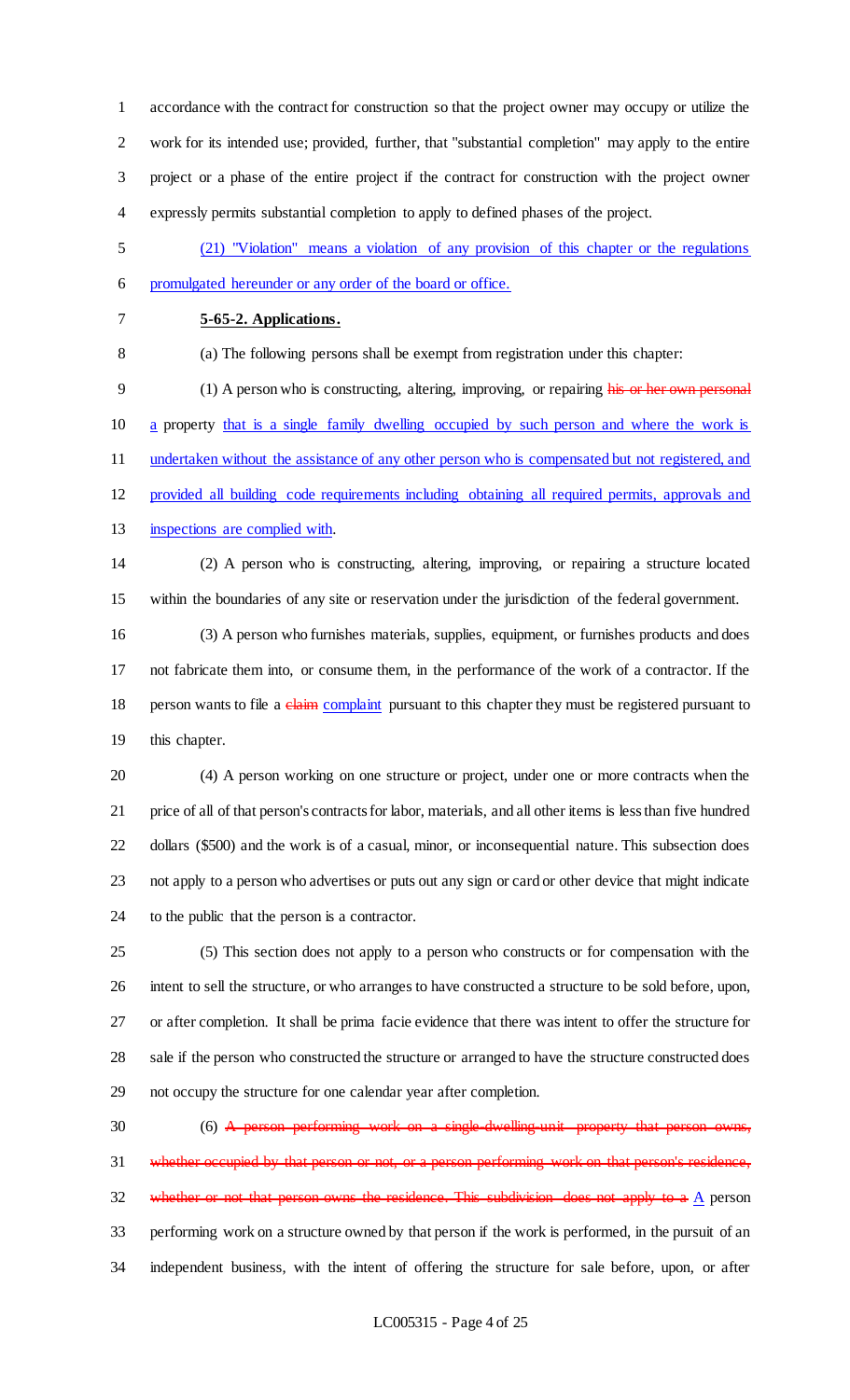- completion, shall not be exempt from registration.
- (7) A person who performs work subject to this chapter as an employee of a contractor.
- (8) A manufacturer of a mobile home constructed under standards established by the federal government.
- (9) A person involved in the movement of:

 (i) Modular buildings or structures other than mobile homes not in excess of fourteen feet (14') in width.

 (ii) Structures not in excess of sixteen feet (16') in width when these structures are being moved by their owner if the owner is not a contractor required to be registered under this chapter. (10) Any person or business entity licensed by the state employing licensed trades persons as defined by chapters 6, 20, and 56 of this title, and 26 and 27 of title 28 and working within the purview of the license issued by the governing agency shall be exempt from all the provisions of this chapter except § 5-65-7, requiring insurance. A valid certificate of insurance shall be required to be maintained by the licensing agency during the terms of the issuance date of the license as a condition for a valid license. Failure of the licensee to maintain this insurance shall result in loss of license pursuant to requirements of statutes governing the licensing authority.

 (b) No registration shall be issued to a nonresident contractor until he or she has filed with the board a power of attorney constituting and appointing a registered agent upon whom all processes in any action or legal proceeding against him or her may be served, and in the power of attorney agrees that any lawful process against him or her that may be served upon his or her registered agent is of the same force and validity as if served on the nonresident contractor, and that the force continues irrevocably in force until such time as the board has been duly notified in writing of any change to that status.

# **5-65-3. Registration for work on a structure required of contractor -- Issuance of building permits to unregistered or unlicensed contractors prohibited -- Evidence of activity as a contractor -- Duties of contractors.**

 (a)(1) A person shall not undertake, offer to undertake, or submit a bid to do work as a 28 contractor on a structure or arrange to have work done unless that person has a current, valid certificate of registration for all construction work issued by the board. A partnership, corporation, limited liability company or joint venture may do the work; offer to undertake the work; or submit a bid to do the work only if that partnership, corporation, limited liability company or joint venture 32 is registered for the work. In and in the case of registration by a corporation, limited liability company, joint venture or partnership, an individual shall be designated to be responsible for the 34 corporation's, company's, joint venture's or partnership's work. The corporation, limited liability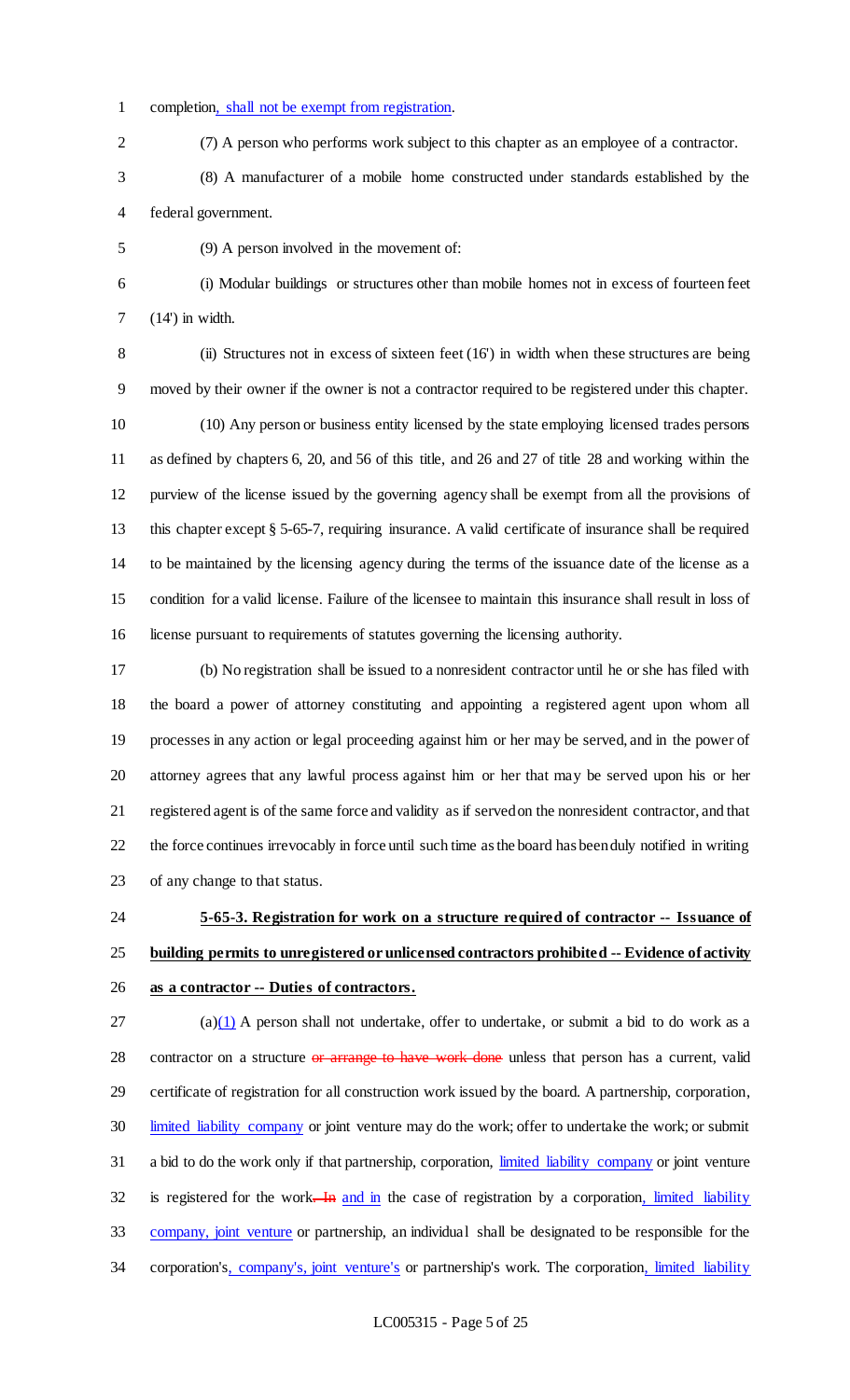company, joint venture or partnership and its individual designee shall be jointly and severally liable and responsible for the payment of the registration fee, as required in this chapter, and for compliance with all requirements and violations of any provisions of this chapter and the 4 regulations promulgated thereunder. Disciplinary action taken on a registration held by a corporation, partnership, limited liability company, joint venture, individual or sole proprietor may affect other registrations held by the same corporation, partnership, limited liability company, joint 7 venture, individual or sole proprietorship, and may shall also be grounds for the board or office to deny and preclude future registration by any corporation, partnership, limited liability company, joint venture, individual or sole proprietorship where the disciplined registrant and the applicant 10 for registration have an individual the principal of that business entity and/or responsible designee 11 in common.

 (b) A registered partnership, limited liability company, or corporation shall notify the board in writing immediately upon any change in partners or corporate officers.

 (c) A city, town, or the state shall not issue a building permit to anyone required to be 15 registered under this chapter who does not have a current, valid contributed of registration 16 identification card or valid license that shall be presented at the time of issuance of a permit and 17 shall become a condition of a valid permit. Each city, town, or the state that requires the issuance of a permit as a condition precedent to construction, alteration, improvement, demolition, movement, or repair of any building or structure or the appurtenance to the structure shall also require that each applicant for the permit as a condition to issuing the permit, is registered under the provisions of this chapter, giving the number of the registration and stating that the registration is in full force and effect, or, if the applicant is exempt from the provisions of this chapter, listing the basis for the exemption. The city, town, or the state shall list the contractor's registration number on the permit obtained by that contractor, and if a homeowner is issued a permit, the building inspector or official must ascertain registration numbers of each contractor on the premises and shall inform the registration board of any non-registered contractors performing work at the site.

 (d) Every city and town that requires the issuance of a business license as a condition precedent to engaging, within the city or town, in a business that is subject to regulation under this chapter, shall require that each licensee and each applicant for issuance or renewal of the license file, or has on file, with the city or town a signed statement that the licensee or applicant is registered under the provisions of this chapter and stating that the registration is in full force and effect.

 (e) It shall be prima facie evidence of doing business as a contractor when a person for that person's own use performs, employs others to perform, or for compensation and with the intent to sell the structure, arranges to have performed any work described in § 5-65-1(4) if within any one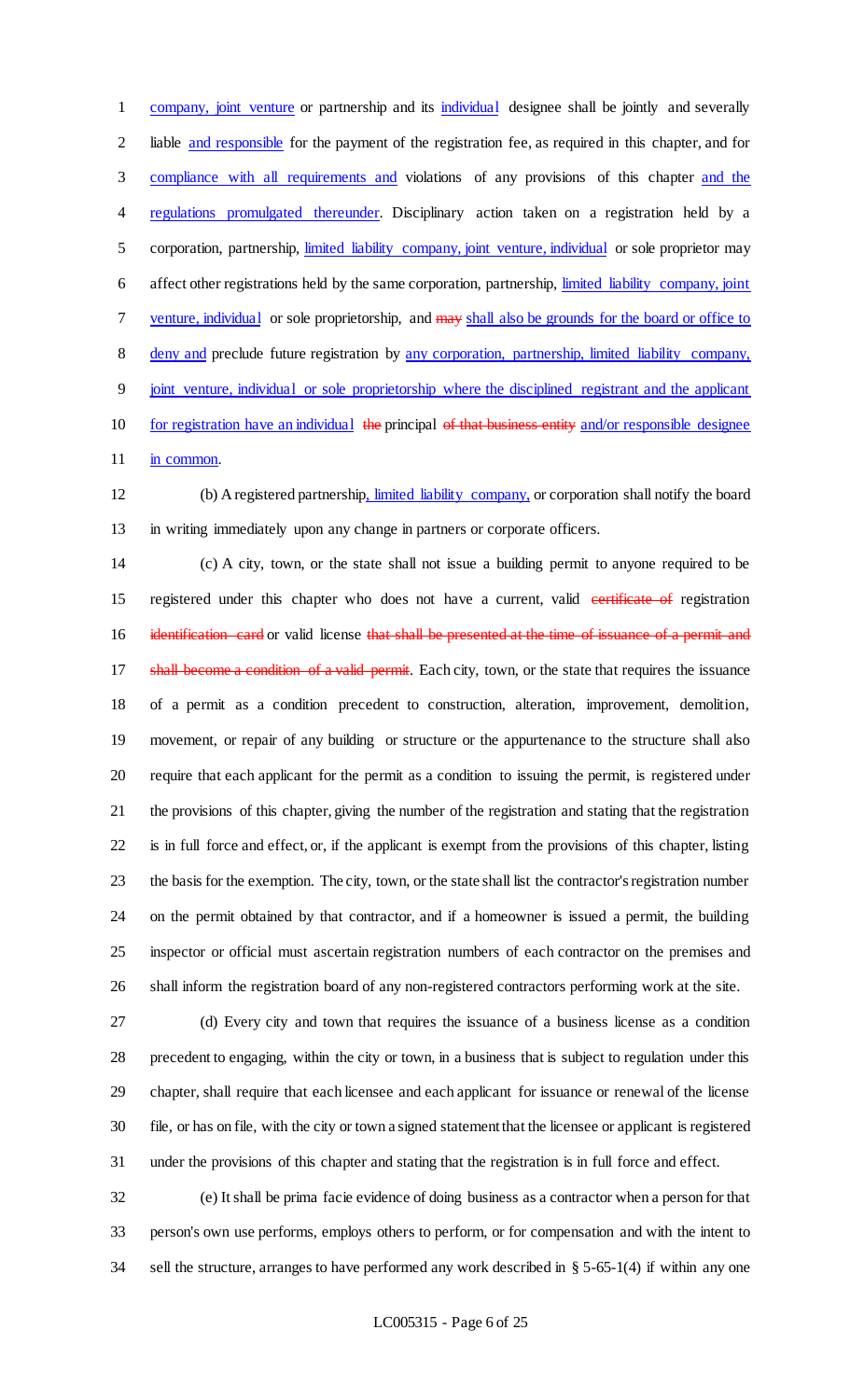twelve-month (12) period that person offers for sale one or more structures on which that work was

performed.

 (f) Registration under this chapter shall be prima facie evidence that the registrant conducts a separate, independent business.

 (g) The provisions of this chapter shall be exclusive and no city or town shall require or shall issue any registrations or licenses nor charge any fee for the regulatory registration of any contractor registered with the board. Nothing in this subsection shall limit or abridge the authority of any city or town to license and levy and collect a general and nondiscriminatory license fee levied upon all businesses, or to levy a tax based upon business conducted by any firm within the city or town's jurisdiction, if permitted under the laws of the state.

 (h)(1) Every contractor shall maintain a list that shall include the following information about all subcontractors or other contractors performing work on a structure for that contractor:

(i) Names and addresses; and

(ii) Registration numbers or other license numbers.

 (2) The list referred to in subsection (h)(1) of this section shall be delivered to the board within twenty-four (24) hours after a request is made during reasonable working hours, or a fine of twenty-five dollars (\$25.00) may be imposed for each offense.

 (i) The following subcontractors who are not employees of a registered contractor must obtain a registration certificate prior to conducting any work: (1) Carpenters, including finish carpenters and framers; (2) Siding installers; (3) Roofers; (4) Foundation installers, including concrete installers and form installers; (5) Drywall installers; (6) Plasterers; (7) Insulation installers; (8) Ceramic tile installers; (9) Floor covering installers; (10) Swimming pool installers, both above ground and in ground; (11) Masons, including chimney installers, fireplace installers, and general 24 masonry erectors; (12) Hardscape installers; (13) Power washers who perform work on structures; and (14) Painters. This list is not all inclusive and shall not be limited to the above-referenced contractors. No subcontractor licensed by another in-state agency pursuant to § 5-65-2 shall be required to register, provided that said work is performed under the purview of that license.

 (j) A contractor including, but not limited to, a general contractor, shall not hire any subcontractor or other contractor to work on a structure unless the contractor is registered under this chapter or exempt from registration under the provisions of § 5-65-2.

 (k) A summary of this chapter, prepared by the board and provided at cost to all registered contractors, shall be delivered by the contractor to the owner when the contractor begins work on a structure; failure to comply may result in a fine.

(l) The registration number of each contractor shall appear in any advertising by that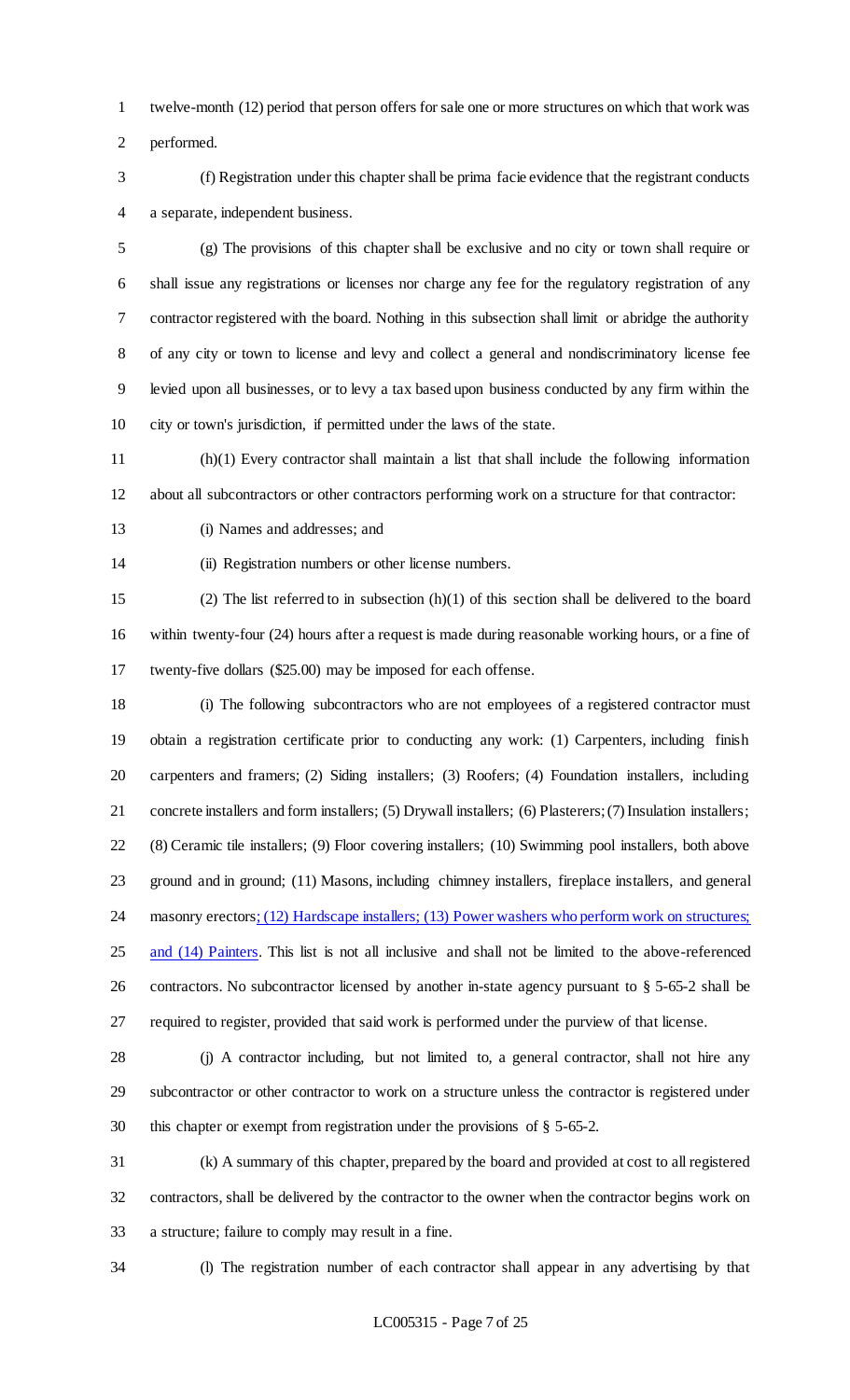contractor. Advertising in any form by an unregistered contractor shall be prohibited, including alphabetical or classified directory listings, vehicles, business cards, and all other forms of advertisements. The violations may result in a penalty being assessed by the board per administrative procedures established.

 (i) The board may publish, revoke, or suspend registrations and the date the registration was suspended or revoked on a quarterly basis.

 (ii) Use of the word "license" in any form of advertising when only registered may subject the registrant or those required to be registered to a fine of one hundred dollars (\$100) for each offense at the discretion of the board.

 (m) The contractor must see that permits required by the state building code are secured on behalf of the owner prior to commencing the work involved. The contractor's registration number must be affixed to the permit as required by the state building code.

13 (n) The board may assess an interest penalty of twelve percent (12%) annually when a 14 monetary award is ordered by the board.

 (o) All work performed, including labor and materials, in excess of one thousand dollars (\$1,000) shall be accompanied by a contract in writing. Contracts required pursuant to this 17 subsection shall include a location on or near the signature-line location on or in which the parties 18 to the contract shall initial to evidence the receipt of certain consumer education materials disclosures and or information approved and provided by the board to the contractor. The 20 educational materials and/or information shall include, but not be limited to, required pursuant to 21 regulations promulgated by the board and the following notice and shall be provided by the contractor to the homeowner:

#### NOTICE OF POSSIBLE MECHANIC'S LIEN

24 To: Insert name of owner, lessee, or tenant, or owner of less than the simple fee simple. The undersigned is about to perform work and/or furnish materials for the construction, erection, alterations, or repair upon the land at (INSERT ADDRESS) under contract with you. This is a notice that the undersigned and any other persons who provide labor and materials for the improvement under contract with the undersigned may file a mechanic's lien upon the land in the event of nonpayment to them. It is your responsibility to assure yourself that those other persons under contract with the undersigned receive payment for their work performed and materials furnished for the construction, erection, alteration, or repair upon the land.

 Failure to adhere to the provisions of this subsection may result in a one-thousand-dollar fine (\$1,000) against the contractor and shall not affect the right of any other person performing work or furnishing materials of claiming a lien pursuant to chapter 28 of title 34. However, the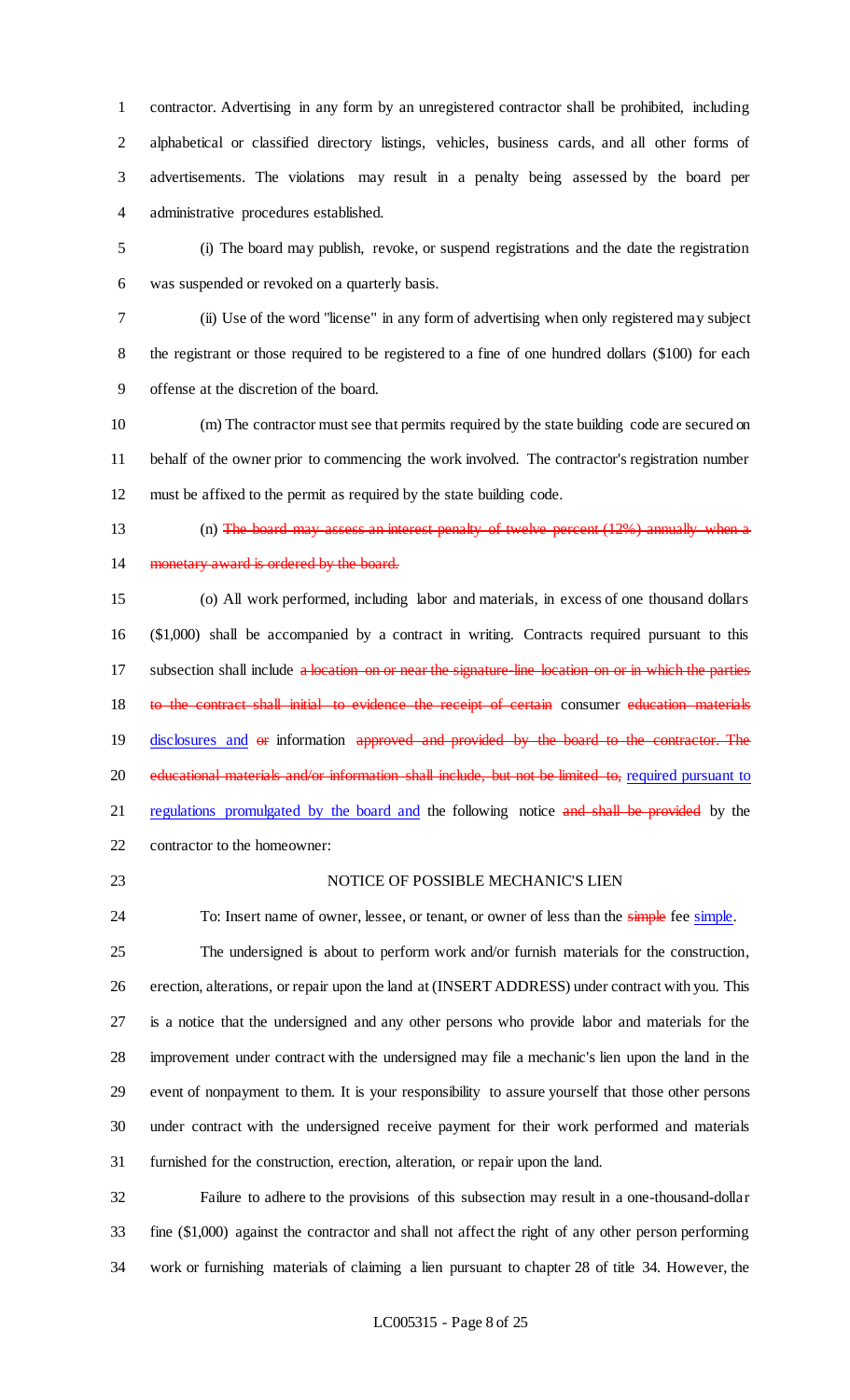person failing to provide the notice shall indemnify and hold harmless any owner, lessee, or tenant, or owner of less than the fee simple, from any payment or costs incurred on account of any lien claims by those not in privity with them, unless the owner, lessee, or tenant, or owner of less than the fee simple, shall not have paid such person.

 (p) Contracts entered into must contain notice of right of rescission as stipulated in all pertinent Rhode Island consumer protection laws and/or § 5-65-27, if applicable.

 $\frac{1}{2}$  The contractor must stipulate whether or not all the proper insurances are in effect for

each job contracted.

 (r) Contractors who are in compliance with the provisions of this section shall be exempt from A notice of possible mechanic's lien given in accordance with the requirements of § 34-28- 4.1 shall satisfy the notice of possible mechanic's lien required pursuant to subsection (o) of this section.

 (s) In addition to the requirements of this chapter, contractors engaged in well-drilling activities shall also be subject to regulations pertaining to licensing and registration promulgated by the contractors' registration and licensing board pursuant to chapter 65.2 of this title and § 46-

- 13.2-4.
- 

#### **5-65-5. Registered application.**

18 (a) A person who wishes to register as a contractor shall submit an application upon a form 19 in a manner as prescribed by the board or office. The application shall include:

 (1) Workers' compensation insurance account number, or company name if a number has not yet been obtained, if applicable;

(2) Unemployment insurance account number, if applicable;

(3) State withholding tax account number, if applicable;

 (4) Federal employer identification number, if applicable, or if self-employed and participating in a retirement plan;

(5)(i) The individual(s) name and business address and residential address of:

(A) Each partner or venturer, if the applicant is a partnership or joint venture;

(B) The owner, if the applicant is an individual proprietorship;

29 (C) The corporation corporate officers, members and managers and a copy of corporate

papers filed with the Rhode Island secretary of state's office, if the applicant is a corporation;

(ii) Post office boxes are not acceptable as the only address;

 (6) A statement as to whether or not the applicant has previously applied for registration, or is or was an officer, manager, member, partner, or venturer of an applicant who previously 34 applied for registration and if so, the name of the corporation, limited liability company,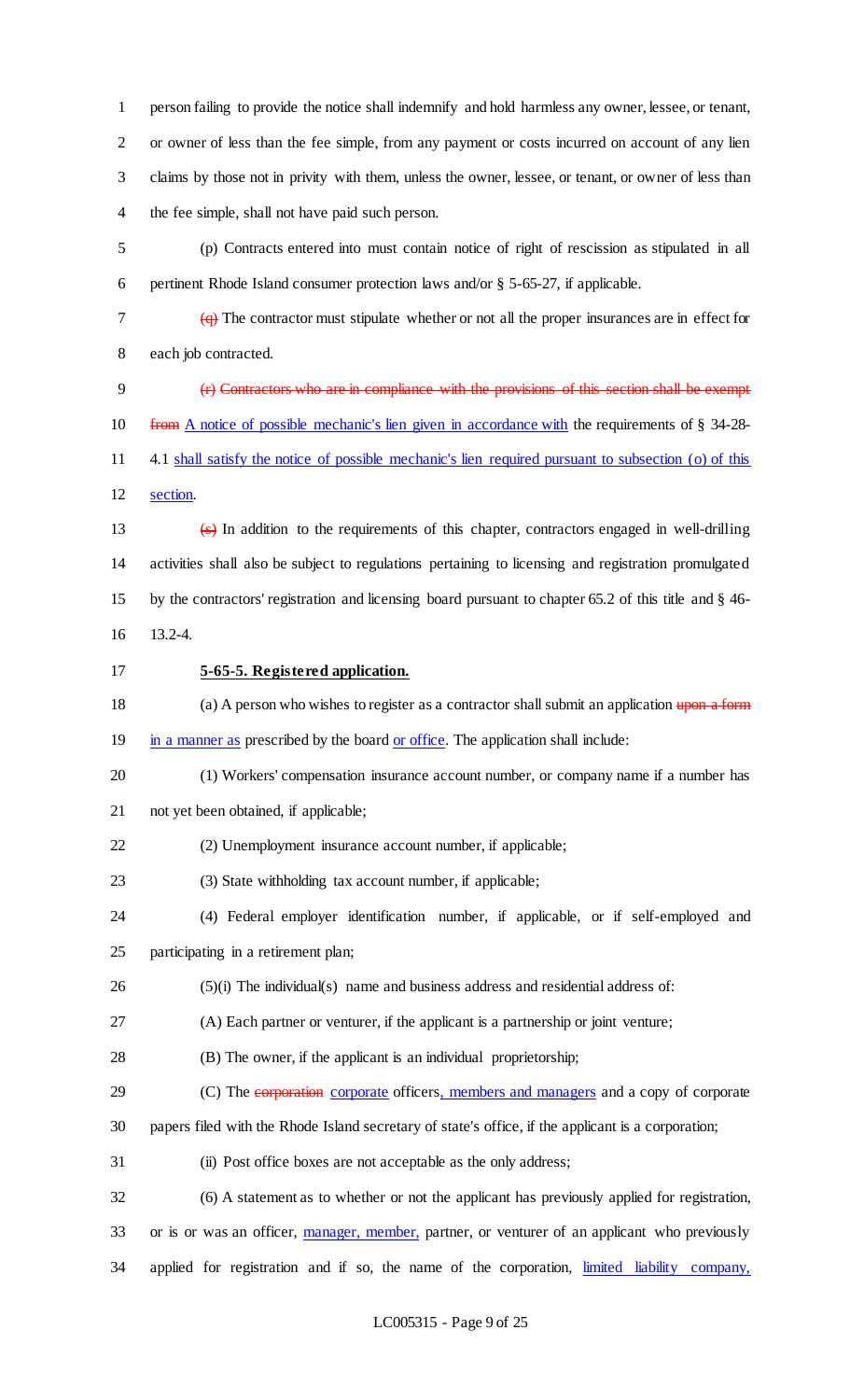partnership, or venture; and

 (7) Valid insurance certificate for the type of work being performed and as required under § 5-65-7.

 (b) A person may be prohibited from registering or renewing a registration as a contractor under the provisions of this chapter or his or her registration may be revoked or suspended if he or she has any unsatisfied or outstanding judgments from arbitration, bankruptcy, courts, or administrative agency against him or her relating to his or her work as a contractor, and provided, further, that a statement shall be provided to the board attesting to the information herein.

 (c) Failure to provide or falsified information on an application, or any document required 10 by this chapter, is punishable by a fine not to exceed ten thousand dollars (\$10,000)  $\theta$  and/or denial 11 or revocation of the registration, or both.

(d) An applicant must be at least eighteen (18) years of age.

(e) For new applications, satisfactory proof shall be provided to the board evidencing the

completion of five (5) hours of preregistration education units as determined by the board pursuant

to established regulations.

 $(e)(f)$  For renewal applications, satisfactory Satisfactory proof shall be provided to the board evidencing the completion of two and one-half (2.5) hours of continuing education units that will be required to be maintained by residential contractors as a condition of registration as determined by the board pursuant to established regulations.

20  $(f)(g)$  A certification in a form issued by the board shall be completed upon registration or license or renewal to ensure contractors are aware of certain provisions of this law and shall be signed by the registrant before a registration can be issued or renewed.

#### **5-65-6. Contractor to notify of address change -- Effect of mail to last known address.**

 It is the duty of a contractor to notify the board in writing of any change of address while registered and for one year following the date the contractor's registration expires or becomes inactive. The contractor shall notify the board in writing within ten (10) days of the date upon which the change of address occurs. Any proposed or final order or notice of hearing directed by the board 28 or office to the last-known address of record shall be considered delivered and deemed served when 29 deposited in the United States mail and/or sent registered or certified or post office receipt secured. 30 Any other communication directed by the board or office to the last-known address of record shall be considered delivered when deposited in the United States mail, regular mail.

#### **5-65-7. Insurance required of contractors.**

 (a) Throughout the period of registration, the contractor shall have in effect public liability and property damage insurance covering the work of that contractor that shall be subject to this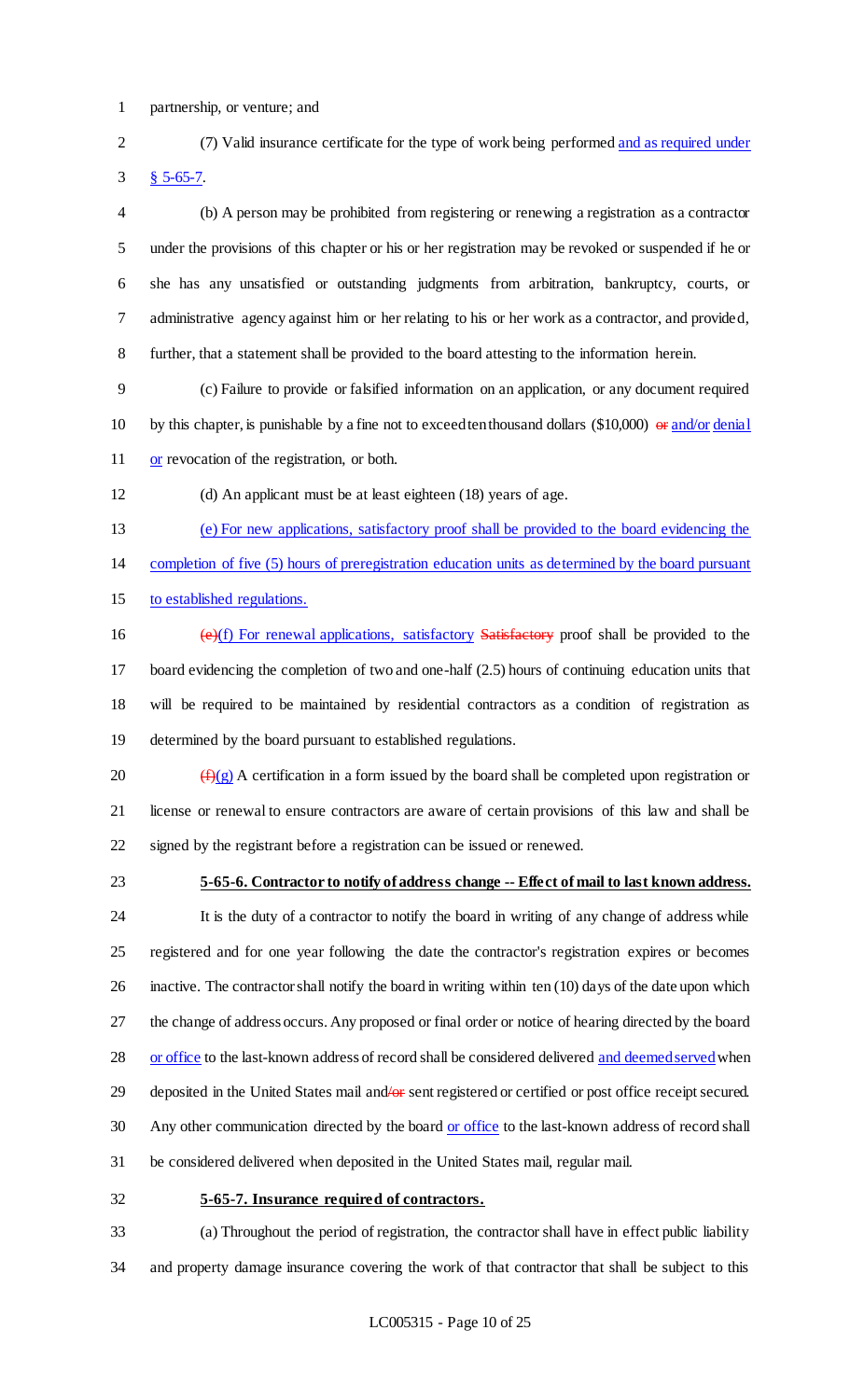chapter in not less than the following amount: five hundred thousand dollars (\$500,000) combined single limit, bodily injury and property damage.

 (b) In addition, all contractors shall have in effect workers' compensation insurance as required under chapter 29 of title 28. Failure to maintain required insurance shall not preclude claims from being filed against a contractor.

 (c) The contractor shall provide satisfactory evidence to the board at the time of registration 7 and renewal that the insurance required by subsections (a) and (b) of this section has been procured and is in effect. Failure to maintain insurance shall invalidate registration and may result in a fine to the registrant and/or suspension or revocation of the registration.

# **5-65-8. Term of registration – Renewal – Registration identification card Term of**

**registration – Renewal.**

 (a) A certificate of registration shall be valid for one (1) year from the date of issuance unless the registration is revoked or suspended as described in § 5-65-10. It may be renewed by the same procedure provided for an original registration upon application and furnishing of any additional supplemental information that the board may require by rule.

16 (b) The board shall issue a pocket-card certificate of registration to a contractor registered under this chapter including a picture of the registrant as prescribed by the board in the rules and 18 regulations. The Rhode Island department of administration, division of motor vehicles, shall, upon 19 the board's request, provide electronic copies of the digital photos of any registrant under this 20 chapter on record to be incorporated into the contractors' registration data bank to match the drivers' 21 licenses or IDs provided by registrants or applicants unless the applicant provides written 22 notification to the board to the contrary.

 (c) The board may vary the dates of registration renewal by giving to the registrant written notice of the renewal date assigned and by making appropriate adjustments in the renewal fee.

- 25 (d) The presentation of the registration or license identification card shall be mandatory at
- 26 the time of permit application.
- (e) If a registrant files in bankruptcy court, the board must be notified in writing by the registrant and kept informed of the status of the case until dismissed, discharged, or resolved in court.
- **5-65-9. Registration fee.**

31 (a) Each applicant shall pay to the board: $(1)$  For for original registration or renewal of registration, a fee of one hundred and fifty dollars (\$150).

 (2) A fee for all changes in the registration, as prescribed by the board, other than those 34 due to clerical errors.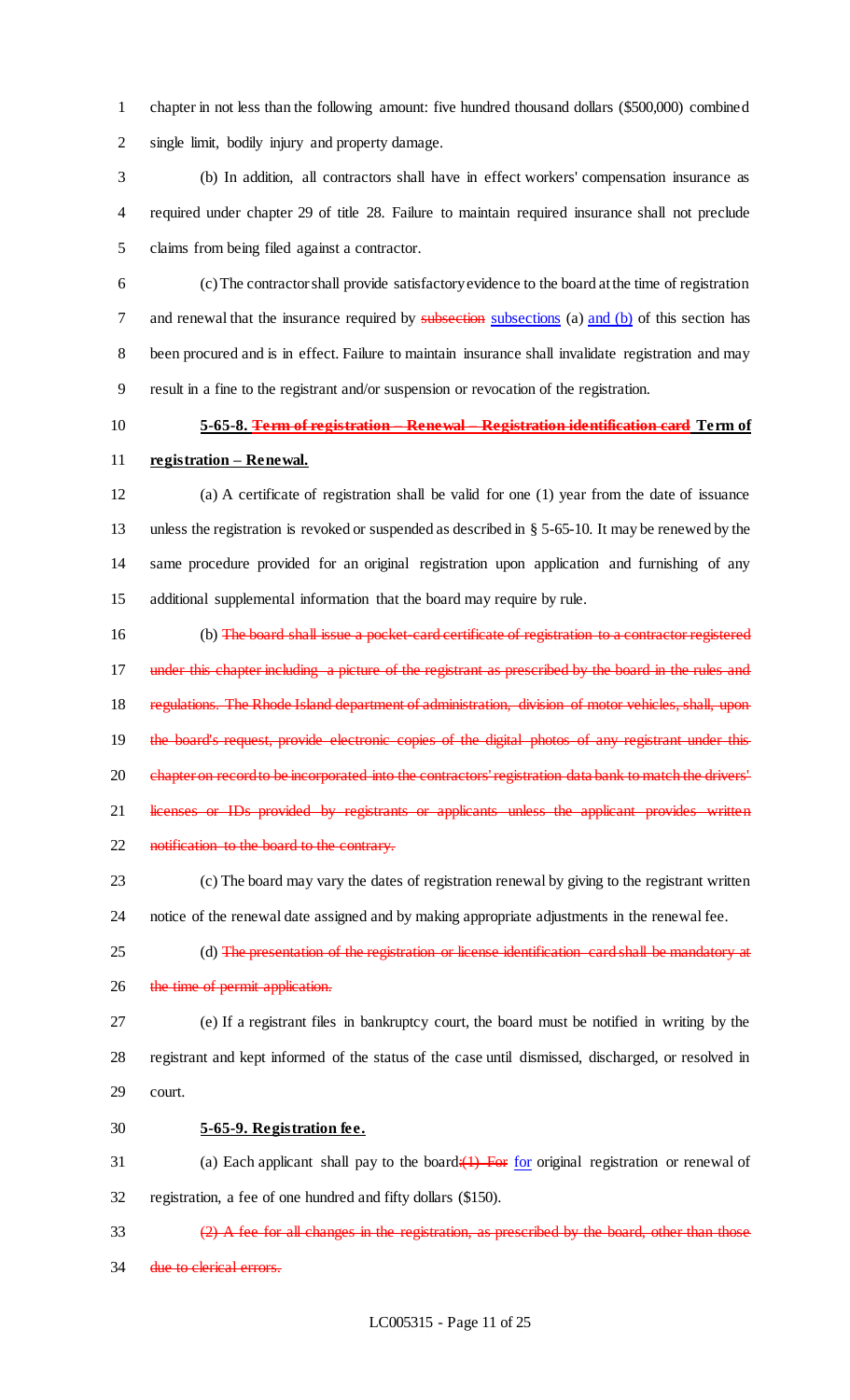(b) All fees and fines collected by the board shall be deposited as general revenues to support the activities set forth in this chapter until June 30, 2008. Beginning July 1, 2008, all All fees and fines collected by the board shall be deposited into a restricted-receipt account for the exclusive use of supporting programs established by this chapter. (c) On or before January 15, 2018, and annually thereafter, the board shall file a report with the speaker of the house and the president of the senate, with copies to the chairpersons of the house and senate finance committees, detailing: (1) The total number of fines issued, broken down by category, including the number of fines issued for a first violation and the number of fines issued for a subsequent violation; (2) The total dollar amount of fines levied; (3) The total amount of fees, fines, and penalties collected and deposited for the most recently completed fiscal year; and (4) The account balance as of the date of the report. (d) Each year, the department of business regulation shall prepare a proposed budget to support the programs approved by the board. The proposed budget shall be submitted to the board for its review. A final budget request shall be submitted to the legislature as part of the department of business regulation's annual request. (e) New or renewal registrations may be filed online or with a third party approved by the board, with the additional cost incurred to be borne by the registrant. **5-65-10. Grounds for discipline -- Injunctions.** (a) The board or office may revoke, suspend, or refuse to issue, reinstate, or reissue a 22 eertificate of registration if the board or office determines, after notice and opportunity for a hearing: 24 (1) That the registrant or applicant has violated § 5-65-3 or any other provision of this chapter or the regulations promulgated thereunder. (2) That the insurance required by § 5-65-7 is not currently in effect. (3) That the registrant, licensee, or applicant has engaged in conduct as a contractor that is 28 dishonest or fraudulent that the board or office finds injurious to the welfare of the public. (4) Has violated a rule or order of the board. (5) That the registrant has knowingly assisted an unregistered person to act in violation of this chapter or the regulations promulgated thereunder. (6) That a lien was filed on a structure under chapter 28 of title 34 because the registrant or applicant wrongfully failed to perform a contractual duty to pay money to the person claiming the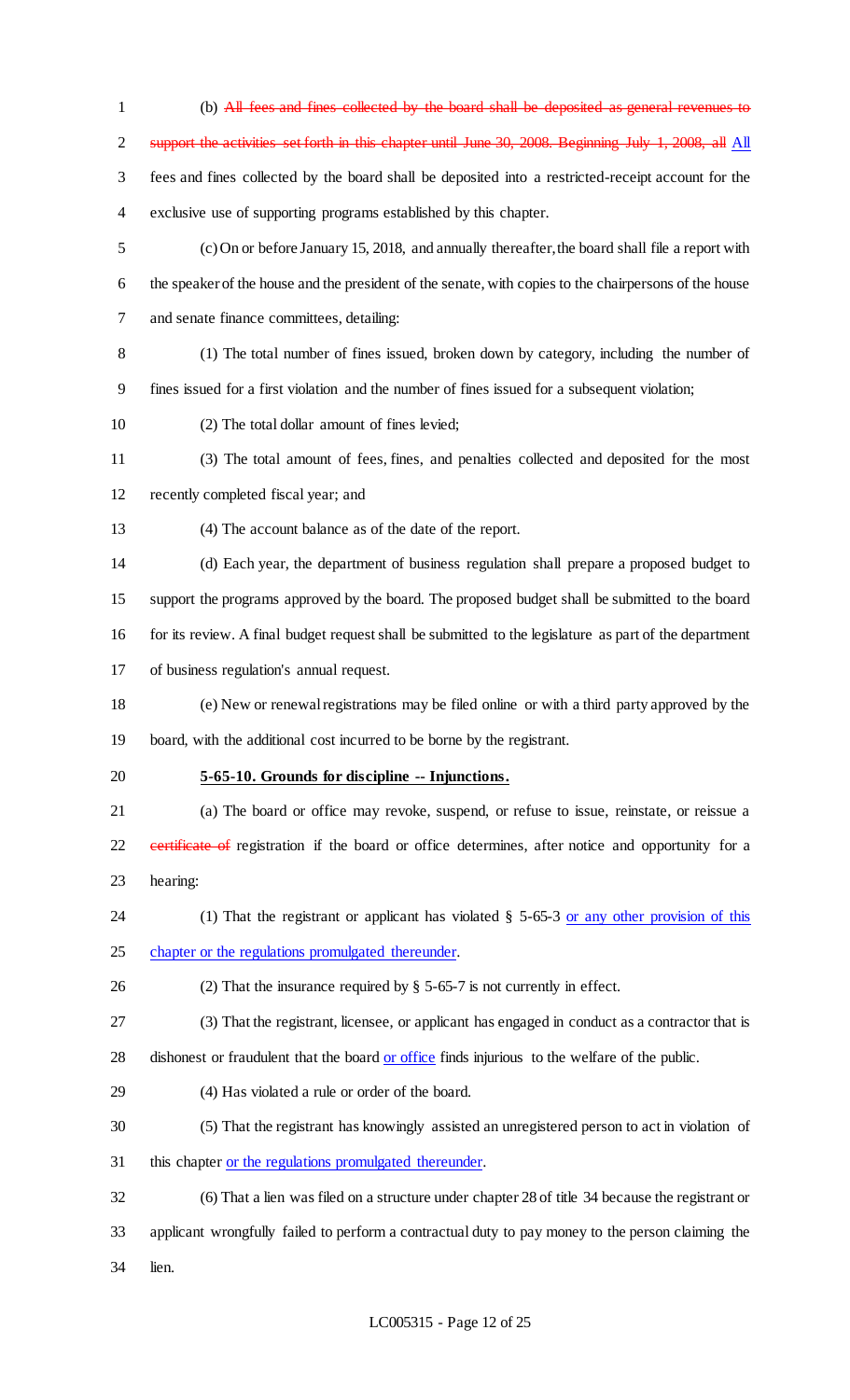- 1 (7) That the registrant has substantially violated state or local building codes.
- (8) That the registrant has made false or fraudulent statements on his or her application.
- (9) That a registrant has engaged in repeated acts in violation of this chapter and the board's rules and regulations inclusive of substandard workmanship and any misuse of registration.
- (10) The board or office may take disciplinary action against a contractor who performed work, or arranged to perform work, while the registration was suspended, invalidated, or revoked. Deposits received by a contractor and ordered returned are not considered a monetary award when no services or supplies have been received.
- (11) That the registrant breached a contract.
- (12) That the registrant performed negligent and/or improper work.
- 11 (13) That the registrant contractor has advertised with a license number instead of using a
- 12 registration number when only registered.
- (14) That the registrant has failed to complete a project(s) for construction or willfully failed to comply with the terms of a contract or written warranty.
- (15) That the registrant has misrepresented his or her registration status as valid when the registration was suspended, revoked, invalidated, inactive, or unregistered as required by the board. (16) That the registrant has failed to pay a fine or comply with any order issued by the 18 board or office.
- 
- (17) That the registrant has failed to obtain or maintain the required continuing education/units required by the board, or failed to sign the statement required by the board for registration or renewal.
- (18) When a violation for hiring a nonregistered contractor, working as a nonregistered 23 contractor, or not maintaining the insurance required is issued, the board or office may suspend the 24 registration may become invalidated until the violation is resolved to the satisfaction of the board 25 or office or otherwise through the administrative hearing is requested on this offense proceeding.
- (19) That the registrant has violated any of the provisions of chapter 3 of title 25; 3, 12, 14, 36, or 50 of title 28; or 13 of title 37. A finding that the registrant has violated any of those chapters shall not be grounds for imposition of a monetary penalty under subsection (c) below.
- 29 (b) Subject to providing notice and an opportunity for a hearing, in In addition to all other 30 remedies, when it appears to the board or office has reason to believe that a person has engaged in, or is engaging in, any act, practice, or transaction that violates the provisions of this chapter or the 32 regulations promulgated thereunder, the board or office may direct order such person to cease and desist from the violation or request the attorney general to apply to the court for an injunction restraining the person from violating the provisions of this chapter. An injunction shall not be issued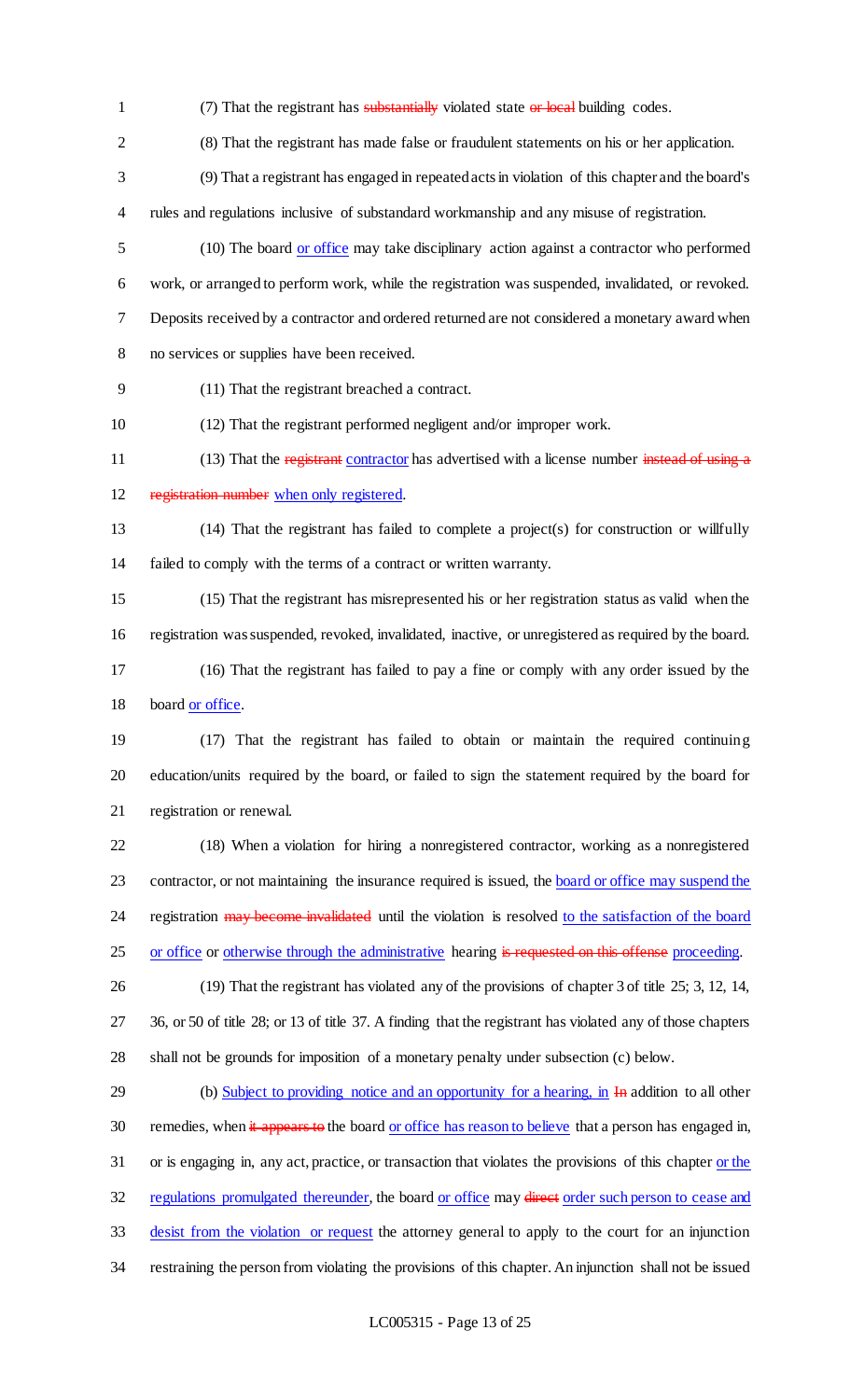1 for failure to maintain the list provided for in § 5-65-3(h) unless the court determines that the failure

2 is intentional.

#### 3 (c) Subject to providing notice and an opportunity for a hearing:

4 (1) For each first violation of a particular section of this chapter or any rule or regulation 5 promulgated by the board, a fine not to exceed five thousand dollars (\$5,000) may be imposed after 6 a hearing by the board. Provided, further, that the board, at its discretion, may, after a hearing, 7 impose an additional fine up to but not to exceed the face value of the contract or the actual damages 8 caused by the contractor, whichever shall be greater. Where the claim is for actual damages, the 9 board shall require proof satisfactory to the board indicating the damages. Where corrective work 10 is completed as ordered by the board and/or if restitution is made to the person for whom the work 11 was to be performed, the fine assessed may be reduced as determined by the board. Fines and 12 decisions on claims or for violations, inclusive of monetary awards, can may be imposed against 13 registered contractors, as well as contractors those persons required to be registered, by the board. 14 (2) For each subsequent violation of a particular subsection of this chapter or of a rule or 15 regulation promulgated by the board, a fine not to exceed ten thousand dollars (\$10,000) may be 16 imposed. after a hearing by the board. All fines collected by the board shall be deposited as general 17 revenues until June 30, 2008, to be used to enforce the provisions of this chapter. Beginning July 18 1, 2008, all All fines collected by the board shall be deposited into a restricted-receipt account to 19 be used to enforce the provisions of this chapter.

20 (3) For the first a violation of  $\S$  5-65-3, only for nonregistered contractors, a fine of up to 21 five thousand dollars (\$5,000) for a first offense and up to ten thousand dollars (\$10,000) for each 22 subsequent offense shall be imposed.

23 (d) In any decision following a hearing, the The hearing officer, upon rendering a 24 conclusion, board or office may require the registrant, in addition to or in lieu of a fine, to attend 25 continuing education courses as appropriate. Failure to adhere to the requirement may result in 26 immediate revocation of the registration.

 (e) The expiration of a registration by operation of law or by order or decision of the board, the office or a court, or the voluntary surrender of registration by the registrant, does not deprive 29 the board or office of jurisdiction of an action or disciplinary proceeding against the registrant, or to render a decision suspending or revoking a registration.

 (f)(1) In emergency situations, when a registrant is acting to the detriment of the health, welfare, and safety of the general public, the director of the department of business regulation, or the director's designee, may revoke or suspend a registration without a hearing for just cause for a period of thirty (30) days.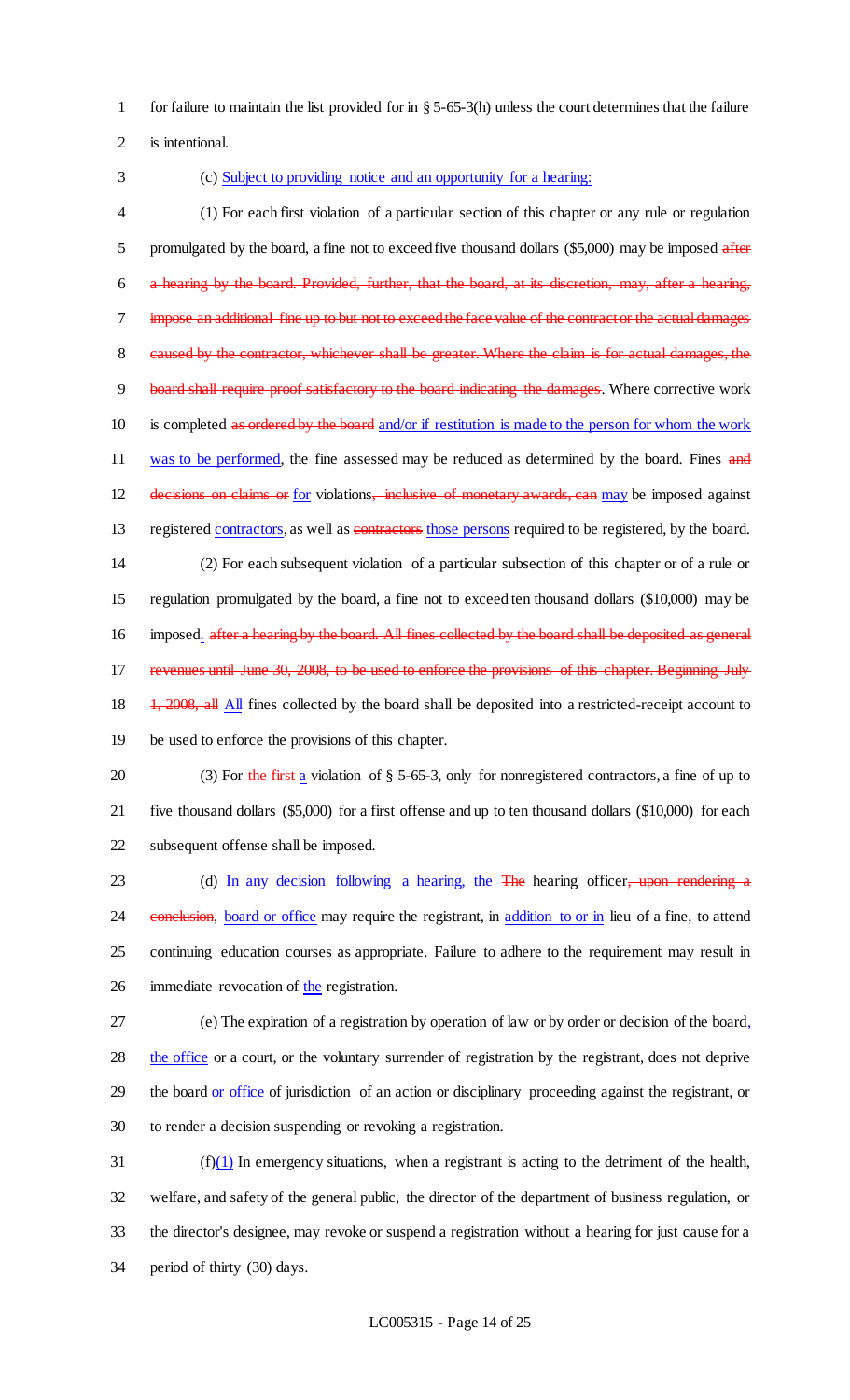1 (2) A registration revocation or suspension in an emergency situation may be extended 2 beyond thirty (30) days after notice and opportunity for a hearing.

 (g) A registrant may petition the board to partially or completely expunge his or her record provided that notice of the expungement proceedings has been provided to the claimant who was the subject of the violation. For purposes of this subsection, "notice" shall consist of a mailing to the last-known address of the claimant and need not be actual notice and the board may grant or deny such petition in its sole discretion.

 (h) Any person or contractor, registered or not, who or that uses another contractor's 9 registration, contractor's registration identification card, or allows another person to use their contractor's registration fraudulently in any way, will be subject to a fine not exceeding ten thousand dollars (\$10,000).

12 (i) When the use of fraudulent advertising entices is used to entice an individual to hire an 13 unregistered contractor, a fine of up to ten thousand dollars (\$10,000) may be imposed on the 14 unregistered contractor by the board or office.

- 15 (j) It shall be unlawful to retain If a social security number or copy of the driver's license 16 is received from a registrant by a building official as a condition of obtaining a permit, such 17 information shall be maintained in accordance with applicable law.
- 18 (k) The board is further authorized upon certain findings or violations to:
- 19 (1) Put a lien on property held by a contractor.
- 20 (2) Take action on registrant when the continuing-education requirements have failed to be
- 21 attained as required in rules and regulations.

 $\frac{3(x)}{x}$  When upon investigation a complaint reveals: serious code infractions; unsatisfied 23 mechanic's liens; abandonment of a job for a substantial period of time without apparent cause; or 24 any other conduct detrimental to the public, the board can double the fines.

25 (4) Suspend, revoke, or refuse to issue, reinstate, or reissue a certificate of registration to 26 any registrant who has contracted, advertised, offered to contract, or submitted a bid when the 27 contractor's registration is suspended, revoked, invalidated, inactive, or unregistered as required by 28 the board.

29 (I) No person shall register as a contractor with the contractors' registration board for the 30 purpose of deceiving or circumventing the registration process by enabling a person whose 31 registration has been suspended or revoked to conduct business. Provided, further however, that 32 any person who, in good faith, relies on the board or the contractor's registration board's website 33 for information regarding registration status of another, shall be exempt from violations pursuant 34 to this section if the information provided by the board is not correct. Violators of this section shall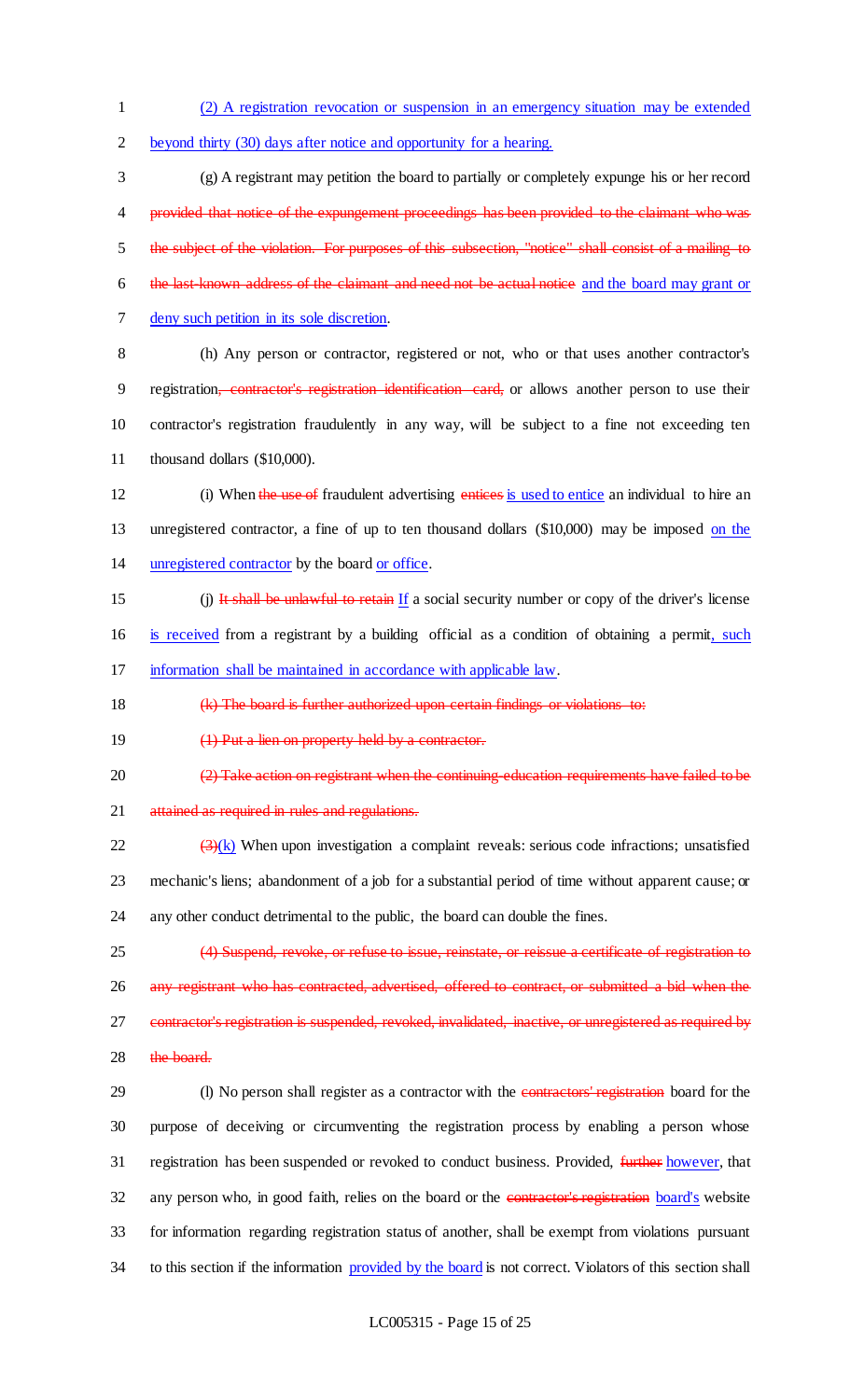be jointly and individually liable and responsible for violations and for damages resulting from their activities as contractors pursuant to this chapter. Violations of this subsection may result in a suspension or revocation of registration and/or fines not to exceed ten thousand dollars (\$10,000) 4 and/or up to one year in jail. Furthermore, the director of the department of business regulation, or the director's designee, shall require that all applicants for registration shall sign a statement that they are aware of this provision and its implications.

 (m) Upon receipt of notice of a final determination, after the exhaustion of all appeals, by the department of labor and training, consent agreement, or court order that a registered contractor violated any of the provisions of chapter 3 of title 25; 3, 12, 14, 36, or 50 of title 28; or 13 of title 37 and owes any wages, benefits, or other sums arising out of the violation, the board shall 11 immediately suspend the **contractor's** registration of the contractor in accordance with this subsection. The suspension shall continue until all wages, benefits, or other sums owed have been paid or the contractor has entered into a written, binding agreement to pay the same acceptable to 14 the department of labor and training and is not in default  $\frac{1}{10}$  of payment under the agreement. If the contractor fails to remain current in payment under the agreement, the department of labor and 16 training shall notify the contractors' registration board and the suspension shall be imposed or reinstated, as the case may be. The foregoing sanction is mandatory, but shall not be grounds for imposition of a monetary penalty under subsection (c) above.

 (n) When the registration of a contractor has been revoked or suspended, neither the contractor nor any successor entity or sole proprietorship that: (1) Has one or more of the same principals or officers as the partnership, limited partnership, limited-liability partnership, joint venture, limited-liability company, corporation, or sole proprietorship as the subject contractor; and 23 (2) Is engaged in the same or equivalent trade or activity shall be qualified to register, apply, renew 24 or retain a registration as a contractor under this chapter, unless and until the board or office shall determine that the basis of the revocation or suspension has been satisfied or removed and that the registrant or applicant otherwise satisfies the requirements for registration under this chapter. Notwithstanding the foregoing, a natural person may obtain relief from the application and enforcement of this subsection as to him or her if he or she can establish that he or she was not responsible for, and did not acquiesce to, the misconduct that is the basis of the revocation, suspension, or denial of registration.

#### **5-65-11. Types of allowable claims Submission of complaints.**

32 (a) The board and office shall only accept and make determinations of the following types 33 of claims for damages against contractors registered or required to be registered. This section shall 34 apply to and consider complaints for purposes of determining whether registered contractors or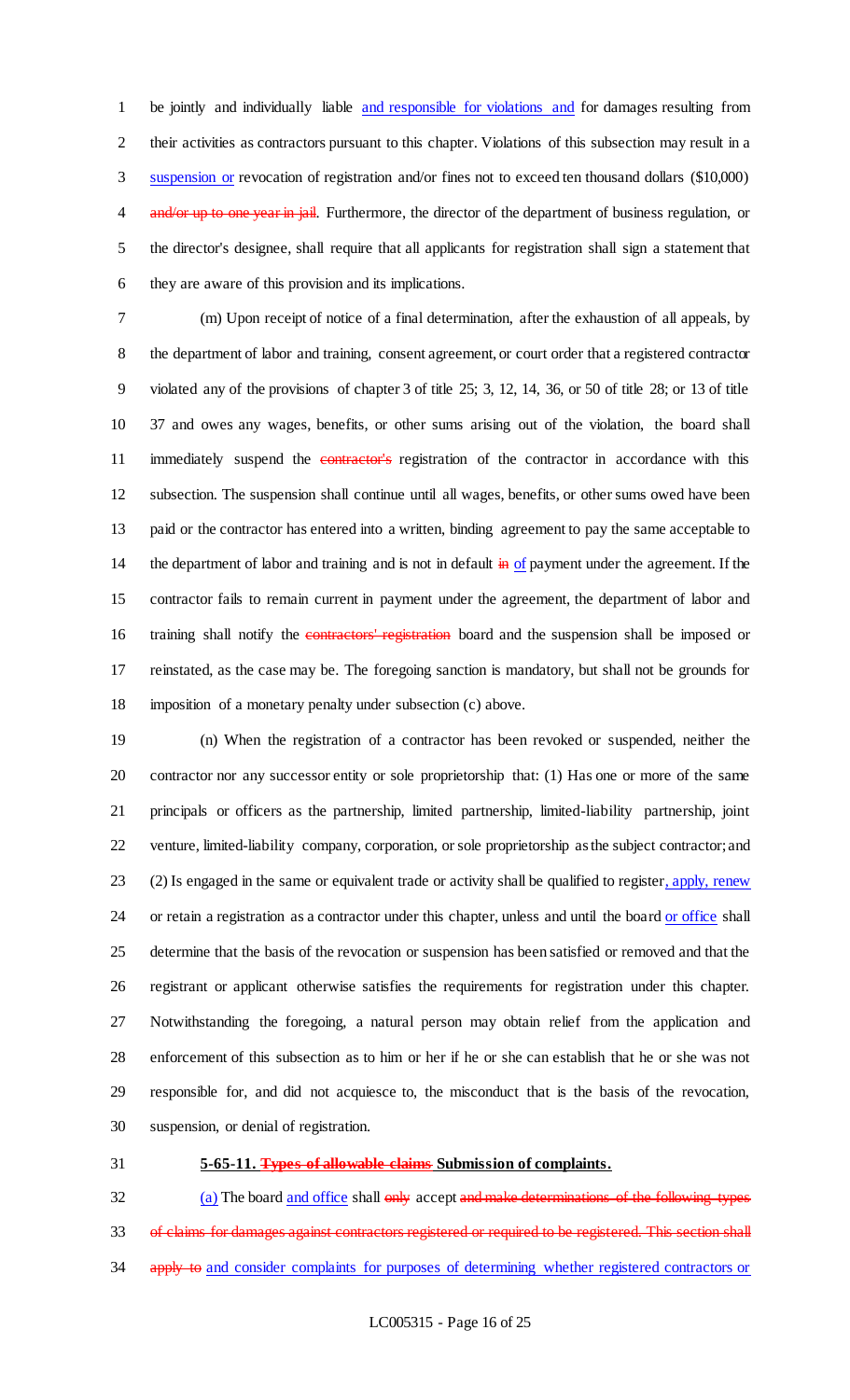- 1 other persons who are required to be registered have violated the provisions of this chapter or the
- 2 regulations promulgate thereunder. This includes complaints that contain the following types of
- 3 claims:
- 4 (1) Claims against a contractor by the owner of a structure for residential dwelling unit 5 asserting the following in performing any work subject to this chapter:
- 6 (i) Negligent work;
- 7 (ii) Improper work;
- 8 (iii) Breach of contract; or
- 9 (iv) Contract disputes.
- 10 (2) Claims against a contractor by the owner of a structure to discharge or to recoup funds 11 expended in discharging a lien established under chapter 28 of title 34 and under circumstances 12 described under this subsection. The board may reduce any amount adjudged by the board under 13 this section by any amount the claimant owes the contractor. The board shall only determine claims 14 under this subsection if:
- 15 (i) The owner has paid the contractor for that contractor's work subject to this chapter; and 16 (ii) A lien is filed against the structure of the owner under chapter 28 of title 34 because
- 17 the contractor failed to pay the person claiming the lien for that person's contribution
- 18 completion of the structure.
- 19 (3) Claims against a registered contractor by a registered contractor for asserting the 20 following in performing any work subject to this chapter:
- 21 (i) Negligent work;
- 22 (ii) Improper work;
- 23 (iii) Breach of contract;
- 24 (iv) Furnishing labor or material or renting or supplying equipment to a contractor; or
- 25 (v) Contract dispute.
- 26 (4) Claims by an employee of a registered contractor.
- 27 (5) If at a hearing the contractor's registration number is not on the contract, or recession
- 28 clause when required by law, or mechanic's lien notice; the registrant shall be subject to a fine.
- 29 (6) If a settlement/agreement reached by the parties, or payment plan is breached, the board
- 30 may hold an administrative hearing to suspend or revoke the contractors' registration, impose a
- 31 fine, and provide monetary relief.
- 32 (b) While the board and office will accept complaints for purposes of determining
- 33 violations and taking enforcement action against registrants and other persons pursuant to the
- 34 provisions of this chapter, the board and office will not adjudicate any complainant claims, causes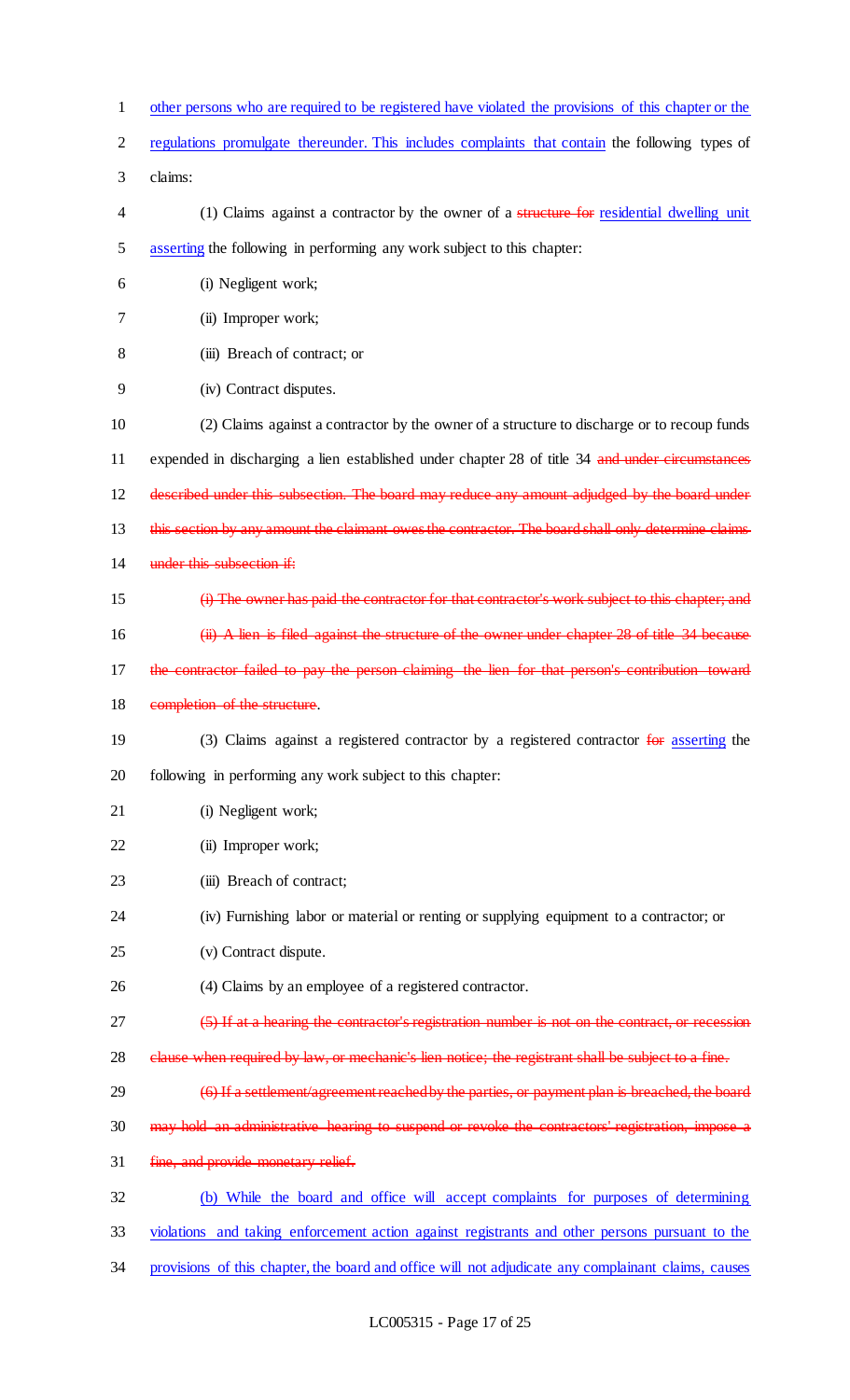1 of action, or rights or remedies, contractual or otherwise, or order payment of monetary damages,

2 other monetary relief, specific performance, or other contractual or equitable remedies or relief to

3 or for a complainant.

 (c) Nothing in this section shall alter or impair the ability of a registrant or other person who violates the provisions of this chapter from entering into a consensual agreement or order with the board or office that includes performance of work and/or restitution to a complainant in consideration and as a condition of such consensual resolution of proceedings.

8 **5-65-12. Procedure for making claims against a contractor -- Investigation by board**  9 **-- Disciplinary action Procedure for making a complaint against a contractor -- Investigation**  10 **by board -- Disciplinary action.**

11 (a) Any person having a claim complaint against a contractor of the type referred to in § 5-12 65-11, may file with the board a statement of the claim complaint in any a form and with any fee 13 that the board prescribes. The filing fee may be reimbursed to the claimant by the respondent, if 14 the respondent is found to be at fault. Claims Complaints resolved prior to issuance of an order may 15 be removed from the contractors' registration board record pursuant to administrative regulations.

16 (1) All claims complaints filed with the contractors' registration board shall be heard 17 processed by a designated hearing officer, unless either party prior to the administrative 18 files a civil action on the matter in a state court. Upon receipt of a written notice and a copy of the 19 filed civil complaint the office or the board for purposes of determining any violations as described 20 in this chapter. In the event a complainant or contractor files a civil action with respect to the matter, 21 the board shall may discontinue processing the elaim If documentation is not received, the hearing 22 will be conducted. complaint; provided, however, that nothing herein shall preclude the board or 23 office from continuing investigation and enforcement proceedings with respect to any violations of 24 this chapter or the regulations promulgated thereunder.

25 (2) The commencement of a civil or criminal action and/or issuance of a A court judgment may constitute the basis for regulatory action against a contractor's registration, which may result in the imposition of fines and penalties. A petition to enforce a mechanic's lien does not necessarily constitute a civil action for purposes of this section.

# 29 (b) The board may refuse to accept, or refuse at any time to continue processing a claim 30 complaint or determine to hold a complaint in abeyance, if:

- 31 (1) The same facts and issues involved in the elaim complaint have been submitted to any
- 32 other entity authorized by law or the parties to effect a resolution and and/or settlement;
- 33 (2) The *claimant* complainant does not permit the contractor against whom the *claim* 34 complaint is filed to be present at any inspection made by the board;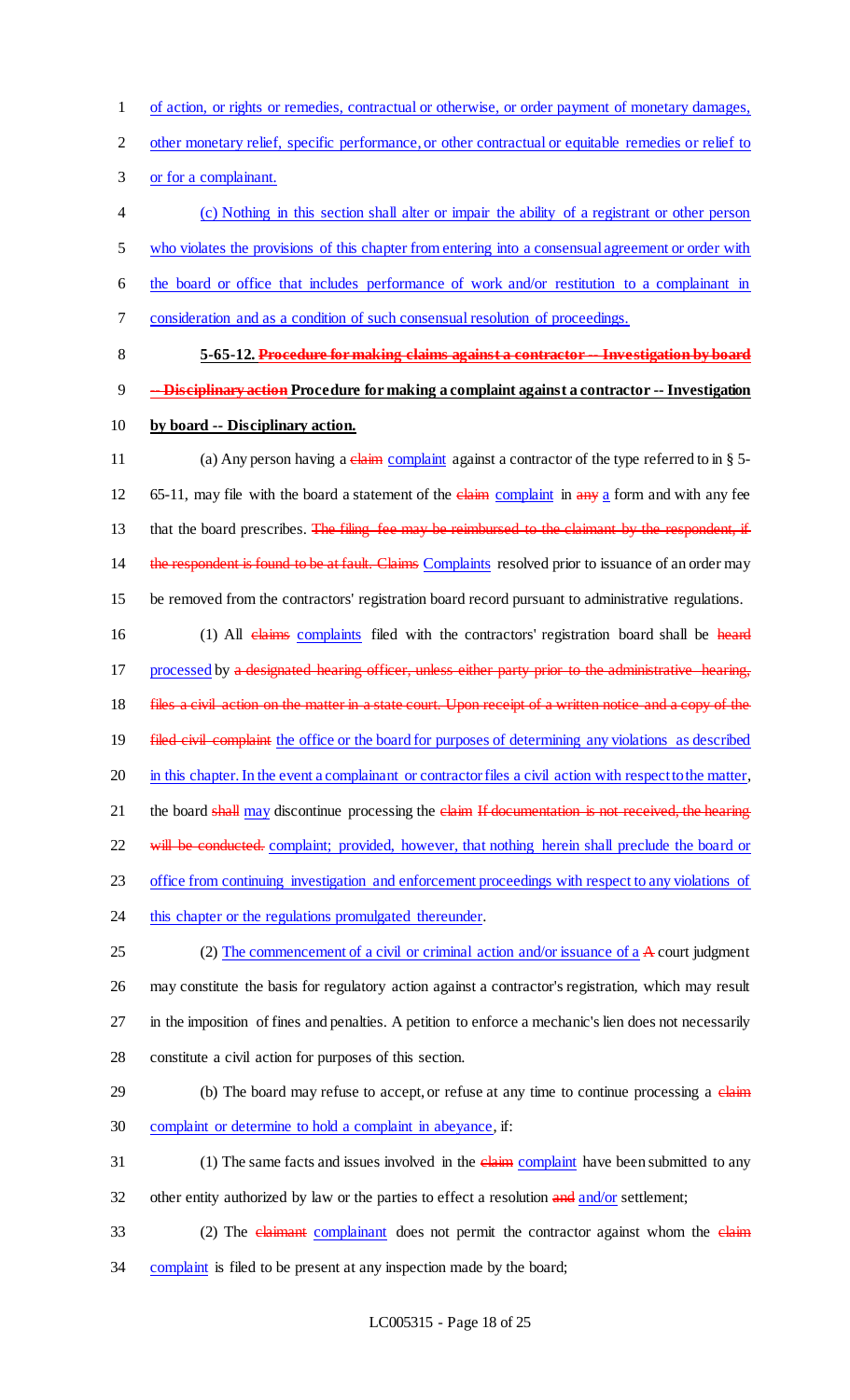1 (3) The board determines that the contractor against whom the *elaim* complaint is filed is 2 capable of complying with the any recommendations made by the board relative to the claim 3 complaint, but the *elaimant* complainant does not permit the contractor to comply with the 4 recommendations. The board may refuse to accept further process of a claim continue processing 5 a complaint under this paragraph only if the contractor was registered at the time the work was first 6 performed and is registered at the time the board makes its recommendations; or

7 (4) The board or office determines that the nature,  $\theta$  complexity, or amount in controversy 8 of the claim complaint is such that a court is the appropriate forum for the adjudication of the claim 9 complaint.

10 (c) The board shall not process a claim complaint unless it is filed in a timely manner as 11 follows:

12 (1) If the owner of a new structure files the claim complaint, the board must receive the 13 elaim complaint not later than one year after the date the structure was first occupied as determined 14 from the date of issuance of the certificate of occupancy, or one year after the date of the closing 15 on the structure, whichever occurs later.

16 (2) If the owner of an existing structure files the elaim complaint, the board must receive 17 the claim complaint not later than one year after the date the work was substantially completed as 18 determined by the certificate of occupancy, or the date that work ceased.

19 (3) Regardless of whether the **claim** complaint involves a new or existing structure, if the 20 owner files the *claim* complaint because the contractor failed to begin the work pursuant to a written 21 contract, the board must receive the **claim** complaint not later than one year after the date the parties 22 entered into a written contract.

23 (4) Regardless of whether the *claim complaint involves a new or existing structure*, if the 24 owner files a claim complaint because the contractor failed to substantially complete the work, the 25 board must receive the *elaim* complaint not later than one year after the date the contractor ceased 26 work on the structure.

27 (5) If a registered general contractor files the claim a complaint against a registered 28 subcontractor because the subcontractor failed to substantially complete the work, the board must 29 receive the claim complaint not later than one year after the date the subcontractor ceased to work 30 on the structure.

31 (6) If a material or equipment supplier, an employee, or a registered subcontractor files the 32 elaim complaint, the board must receive the elaim complaint not later than one year after the date 33 the registrant incurred the indebtedness.

34 (7) The complainant will notify the board if after submission of the complaint, any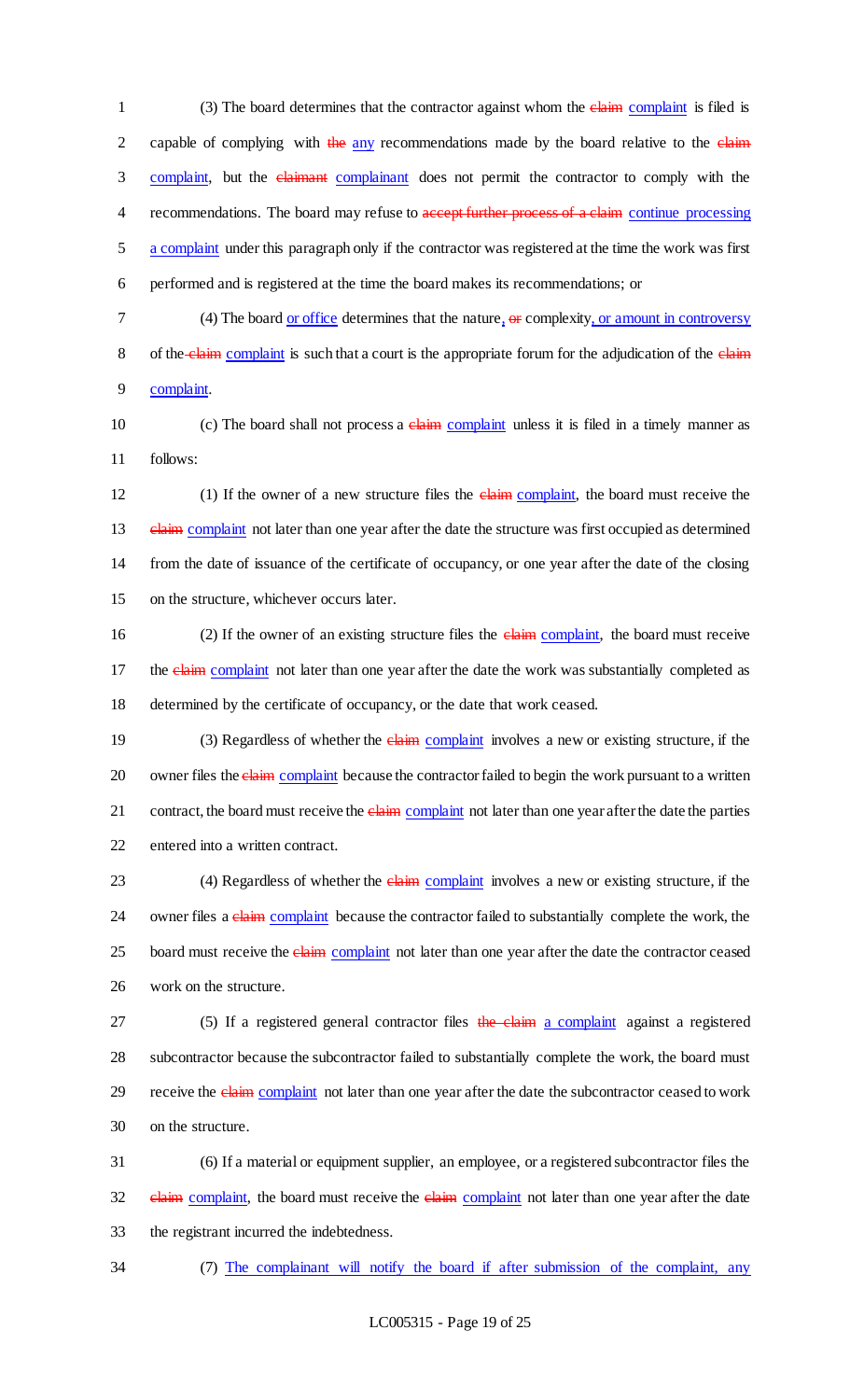1 corrective work is performed to resolve the complaint. Any corrective work performed to resolve 2 a claim complaint shall be the responsibility of the contractor for one year beyond the completion 3 date but only for corrective work performed.

4 (d) Upon acceptance of the statement of claim claimant, the board shall give notice to the 5 party against whom the *elaim* complaint is made and shall initiate proceedings to determine the 6 validity of the *claim* complaint. If, after investigation, the board determines that a violation of this 7 chapter or of any rule promulgated under this chapter has occurred, the board shall order take any 8 action deemed appropriate, including action on the contractor's registration and compensation to 9 the claimant for any damages incurred as the result of the violation or claim. If the contractor 10 performs accordingly, the board shall give that fact due consideration in any subsequent 11 disciplinary proceeding brought by the board and/or imposition of fines pursuant to § 5-65-10; 12 provided, that the board shall suspend for a period of one year certification of any registrant who 13 is found by final determination to have willfully and knowingly violated any provisions of this 14 chapter with respect to three (3) or more structures within a one-year period.

15 (e) In any action brought by a person under this chapter, the board may award, in addition 16 to the relief provided in this section, treble damages, reasonable attorney's fees and costs, and any 17 award for service of process costs pursuant to § 5-65-26.

18 (f) Notwithstanding any language limiting an action pursuant to this chapter, whenever a 19 consumer shall notify, in writing, a contractor of any problem with work performed by a contractor 20 or subcontractor within one year of the completion of the work and the problem has not been 21 corrected by the contractor or subcontractor, the aggrieved party shall have up to  $t_{\text{WO}}(2)$  years one 22 year from the date of completion of the contractor's work to file a claim complaint with the 23 contractors' registration board. The two-year  $(2)$  one year period shall not be construed as an 24 extension of any one-year warranty period expressed in any contract.

#### 25 **5-65-13. Nonlawyer may represent corporation before board.**

26 A corporation or limited liability company that is registered or required to be registered as 27 a contractor under this chapter and that is a party in any proceeding before the board or any 28 representative of a party or office may appear or be represented in the proceeding by an officer of 29 the corporation who is not a member of the state bar; provided such officer provides satisfactory 30 documentation and attestation to the board confirming that such officer is the sole owner, officer, 31 director, manager, member of the corporation or limited liability company.

32 **5-65-14. Builder board -- Members -- Terms -- Confirmation -- Vacancies --**

- 33 **Qualification.**
- 

34 (a) The board shall consist of seventeen (17) members appointed by the governor, at least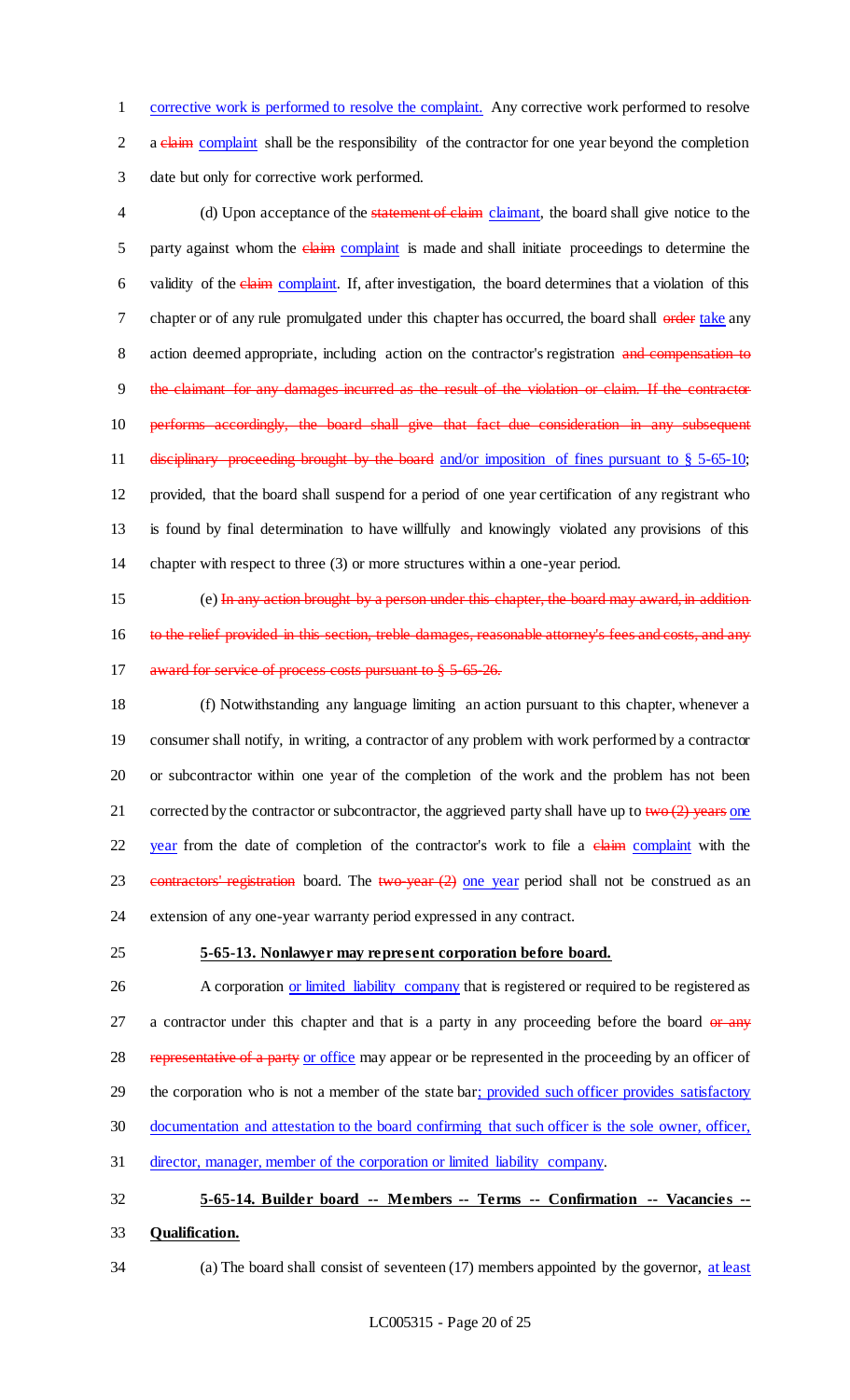1 ten (10) of whom shall be registered contractors, of which. Of the seventeen (17), two (2) shall be licensed roofers; one shall be a current member of the building codes standards committee pursuant to § 23-27.3-100.1.4; one shall be a representative of the general public; one shall be a licensed and 4 practicing architect; and two (2) shall be licensed home inspectors; one who shall be the president of the Rhode Island Builders Association or designee; one shall be the executive director of the Utility Contractors Association of Rhode Island, or designee; one shall be the executive director of the Rhode Island Independent Contractors and Associates, or designee; and one who shall be the executive director of the Rhode Island Association of General Contractors or designee. The building code standards committee member shall be designated by the state building commissioner, and shall be appointed as provided in subsection (b) of this section.

11 (b) Except for the The commissioner's designee, the governor shall appoint seven (7) 12 members for a term of three (3) years and five (5) members for a term of two (2) years. The governor 13 shall appoint the member designated by the state building commissioner for a term of two (2) years. 14 Each member reappointed by the governor shall serve for the term of his or her original appointment 15 and the other members appointed by the governor shall each serve a term of three (3) years. Before 16 the expiration of the term of a member, the governor shall either reappoint the member or appoint 17 a successor. A member is eligible for reappointment. If there is a vacancy for any cause, the 18 governor shall make an appointment immediately effective for the unexpired term. At the 19 expiration of their terms, members shall remain and shall continue in their official capacity until a 20 new member is appointed and confirmed.

21 (c) In order to be eligible for board membership, the eight (8) ten (10) contractor members 22 of the board must be registered and/or licensed under this chapter and maintain their registrations 23 and/or licenses in good standing during their term of office. In order to be eligible for board 24 membership, the two (2) home inspector members shall be licensed pursuant to chapter 65.1 of this 25 title and shall maintain their license in good order during their terms of office.

## 26 **5-65-16. Powers and duties of the board -- Investigatory powers of board -- Use of city**

- 27 **or county inspectors -- Conduct of hearings.**
- 28 (a) The board may investigate the activities of any person engaged in the building and 29 construction industry to determine compliance with this chapter.
- 30 (b) With the assistance of the city or town, the The board may conduct investigations with
- 31 the assistance of the local building officials.
- 32 (c) The board has the power to administer oaths; issue notices and subpoenas in the name 33 of the board; compel the attendance of witnesses and the production of evidence; hold hearings and 34 perform any other acts that are reasonably necessary to carry out its duties under this chapter.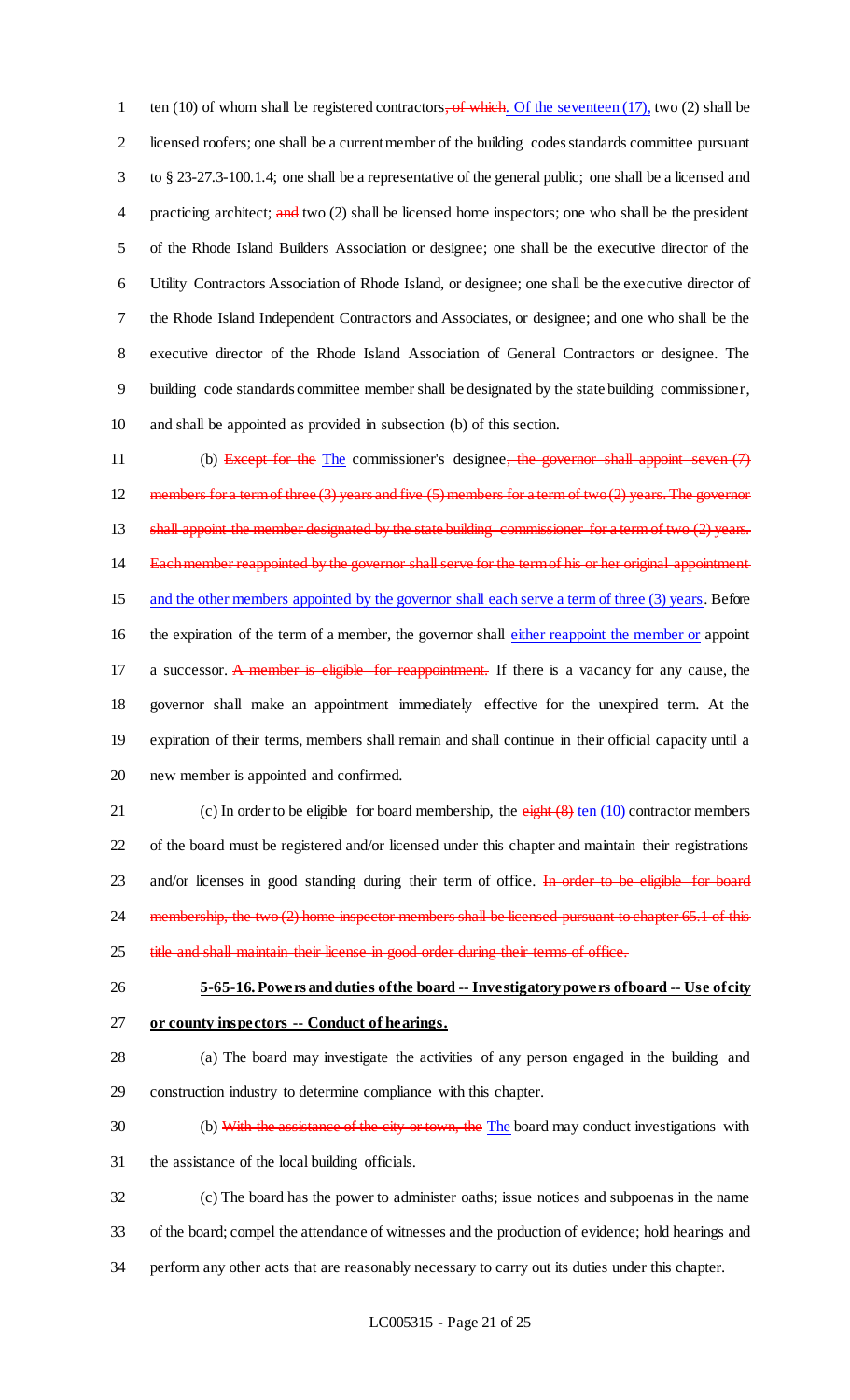(d) If any person fails to comply with a subpoena issued under subsection (c) or refuses to testify on matters on which the person may be lawfully interrogated, such person shall be 3 considered in contempt and the board or director may compel obedience compliance and/or punish any contempt of the authority in like manner as may be punished in either the supreme or the superior court. (e) The board shall have the authority to hire private investigators or constables to carry out the duties of this chapter. The costs and expenses incurred by the hiring of private investigators may be borne by the contractor or nonprevailing party. (f) In addition to all powers granted to the board and office under this chapter the board and office, and their designees, shall have the power and authority to: 11 (1) Award monetary damages and Assess fines as provided by this chapter; 12 (2) Order specific performance of any contract; and (3) Provide any other relief and/or remedy provided by this chapter and the contractors' 14 registration board's rules and regulations. (g) The board may, at its discretion, require any contractor who has had action taken against 16 his/her registration to obtain a bond not to exceed thirty thousand dollars (\$30,000) in such amount as determined by the board. **5-65-19. Penalty for operating without a registration – Failure to comply with a final order of the board – Repeat offense a felony Penalty for operating without a registration -- Failure to comply with a final order or decision -- Repeat offense a felony.** 21 In addition to any other penalties provided under this chapter: (a) Any person who fails to register as a contractor as adjudged in a final order issued by the board, upon proper written notification, is deemed guilty of a misdemeanor and, upon conviction, shall be imprisoned for a term not exceeding one year, fined not more than one thousand dollars (\$1,000), or both, for a first or second offense. A third or subsequent violation of this 26 subsection chapter by a person for failure to register as a contractor is to be deemed a felony and, upon conviction, the violator shall be imprisoned for a term not exceeding two (2) years, fined not more than two thousand dollars (\$2,000), or both. (b) Any person who violates a final order of the board where the monetary total of the order 30 including, but not limited to, the monetary judgment and/or fines, is not more than five thousand dollars (\$5,000), upon proper written notification, is deemed guilty of a misdemeanor, and, upon conviction, shall be imprisoned for a term not exceeding one year, fined not more than one thousand dollars (\$1,000), or both.

(c) Any person who violates a final order of the board where the monetary total of the order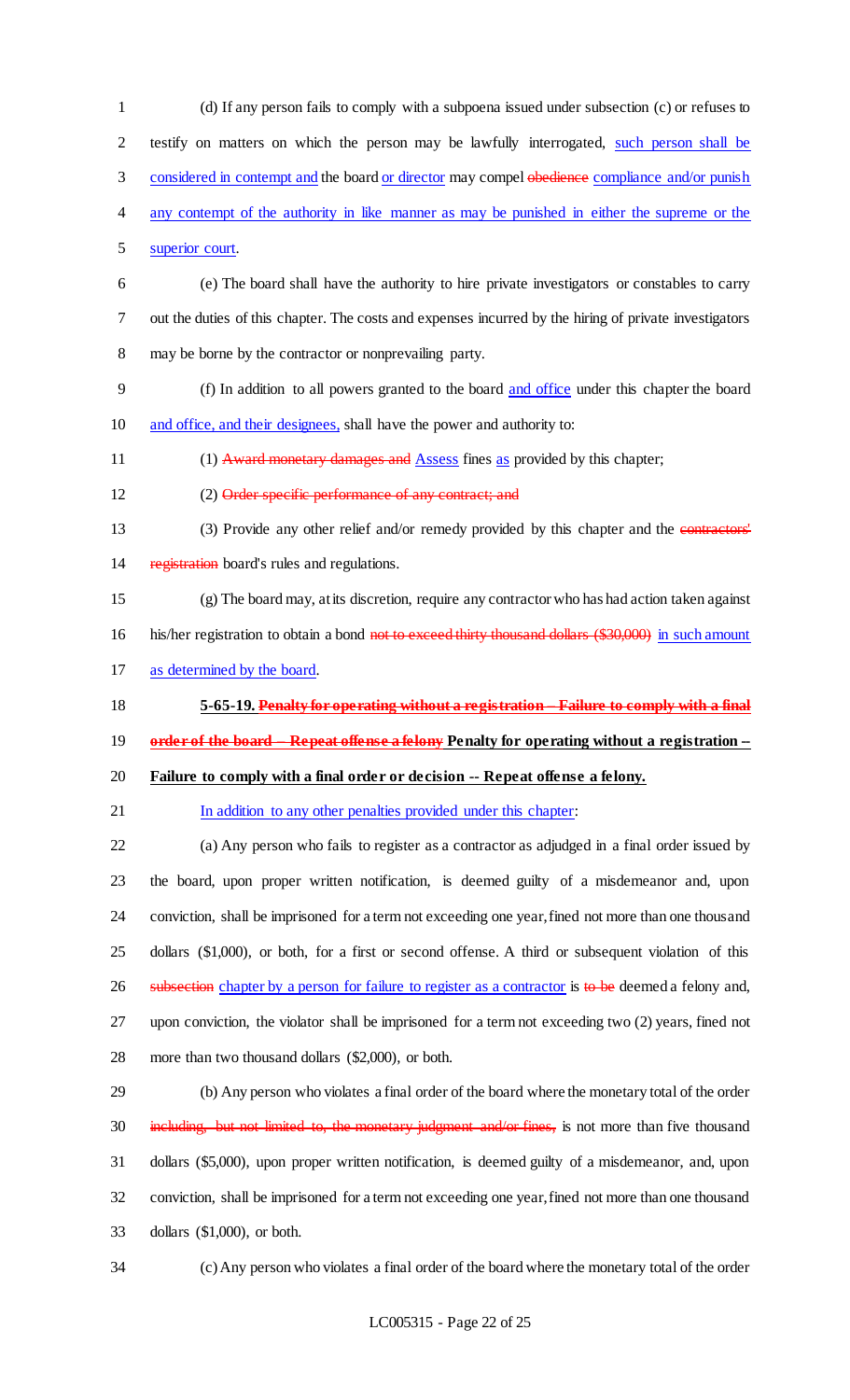1 including, but not limited to, the monetary judgment and/or fines, is five thousand dollars (\$5,000) or more, upon written notification, is deemed guilty of a felony and, upon conviction, shall be imprisoned for a term not exceeding ten (10) years, fined not more than ten thousand dollars (\$10,000), or both.

 (d) A final order shall be considered delivered when served to a defendant or designated agent to accept service. In addition to any sentence or fine imposed by the court under subsections (a), (b), and (c), the court shall order a defendant to comply with any outstanding final order or 8 decision of the board or office, including any monetary judgment and to pay payment of to the 9 board any outstanding fine or fines previously imposed by the board or office pursuant to this chapter.

11 (e) If a contractor is a repeat offender with violations of three (3) or more by final orders or decisions of the board or office, a contractor is found to have committed violations of this chapter 13 with respect to three (3) or more separate contracts executed by with three (3) separate 14 individuals/aggrieved parties and the violations are filed occurred within a twenty-four-month (24) 15 period, the violation violations shall be deemed and prosecuted as a felony and upon conviction the violator shall be subject to imprisonment for a term not to exceed ten (10) years or fined not more 17 than ten thousand dollars (\$10,000).

#### **5-65-20. Administrative hearings.**

19 (a) Contested claims or cases, contested enforcement proceedings, and contested administrative fines shall be heard, in accordance with the administrative procedures act, chapter 35 of title 42, and the administrative regulations promulgated by the board, by the hearings officer(s) assigned by the director of the department of business regulation or the director's designee.

 (b) The board has jurisdiction to hear appeals from decisions of the hearing officer(s), and may by regulation impose a filing fee, not to exceed twenty dollars (\$20.00), for any appeal.

 (c) Notwithstanding the preceding, the director of the department of business regulation, 27 or the director's designee, and the office is authorized to resolve complaints and contested 28 enforcement or claim proceedings through informal disposition pursuant to regulations promulgated by the board.

#### **5-65-23. Registration required as part of bidding process.**

 Whenever any bid is solicited by the state or any municipality or private party in the state 32 of Rhode Island, the registration and/or license number of any bidder who is a contractor required to be registered and/or licensed under the laws of the state of Rhode Island shall be provided by the bidder. A space on the bid form, quotation, proposal, or other document shall indicate the bid price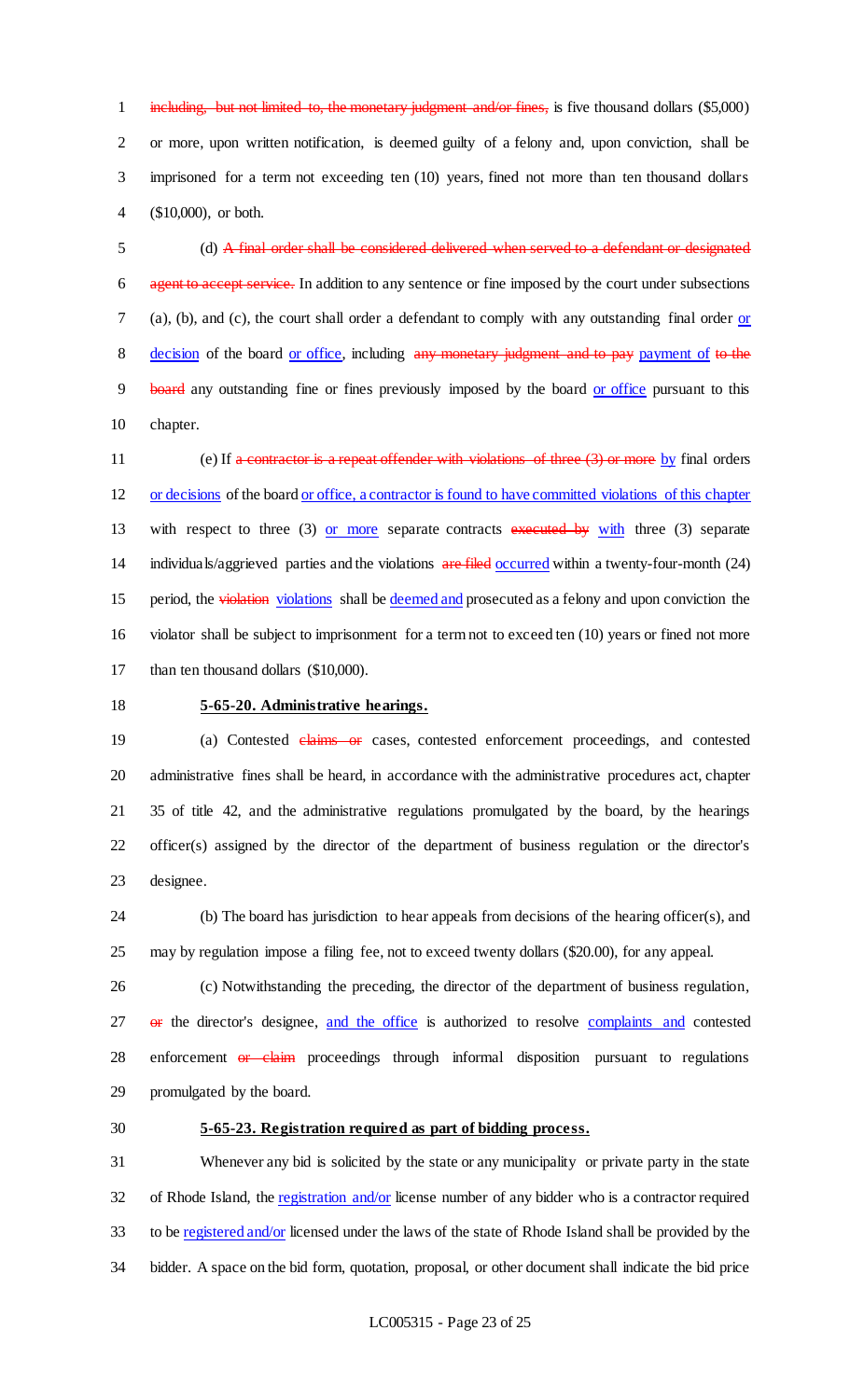1 to perform the particular work involved and shall also indicate the registration and/or license 2 number of the contractor, as issued by the state of Rhode Island, to perform that work.

3 **5-65-25. Violations -- Notice.**

4 The board shall provide, by way of the contractors' registration and licensing board website, 5 by request, or by any other means approved by the board, a posting of all final decisions and orders 6 issued by the board, all proposed orders of the board, and any and all hearing notices issued by the 7 board. Provided, however, that all claims and violations adjudicated in favor of the contractor shall 8 be removed from the website or publications as soon as practicable.

9 Provided however, this shall not prevent the board from expunging a contractor's record 10 pursuant to established rules and regulations.

11 **5-65-26. Notice of final order -- Service of process -- Restitution for homeowner** 

12 **contributions Notice of final order -- Service of process.**

13 In any final order or decision of the board or office determining that a contractor has

14 violated the provisions of this chapter or the regulations promulgated thereunder, the The board or

15 office is hereby authorized to assess against any the contractor a monetary award to the claimant

16 the costs of service of process up to but not to exceed one thousand dollars (\$1,000) for the costs

17 of service of process for any final orders of the board when the funds for the service of process

18 were provided by an aggrieved party under this chapter. The aggrieved party's claim assessment

19 shall be limited to the actual cost of the service of process or one thousand dollars (\$1,000),

20 whichever is less. The board shall require provide the contractor with proof of costs from the

21 aggrieved party evidencing the expense for the service of process upon request.

22 SECTION 2. This act shall take effect upon passage.

#### ======== LC005315

========